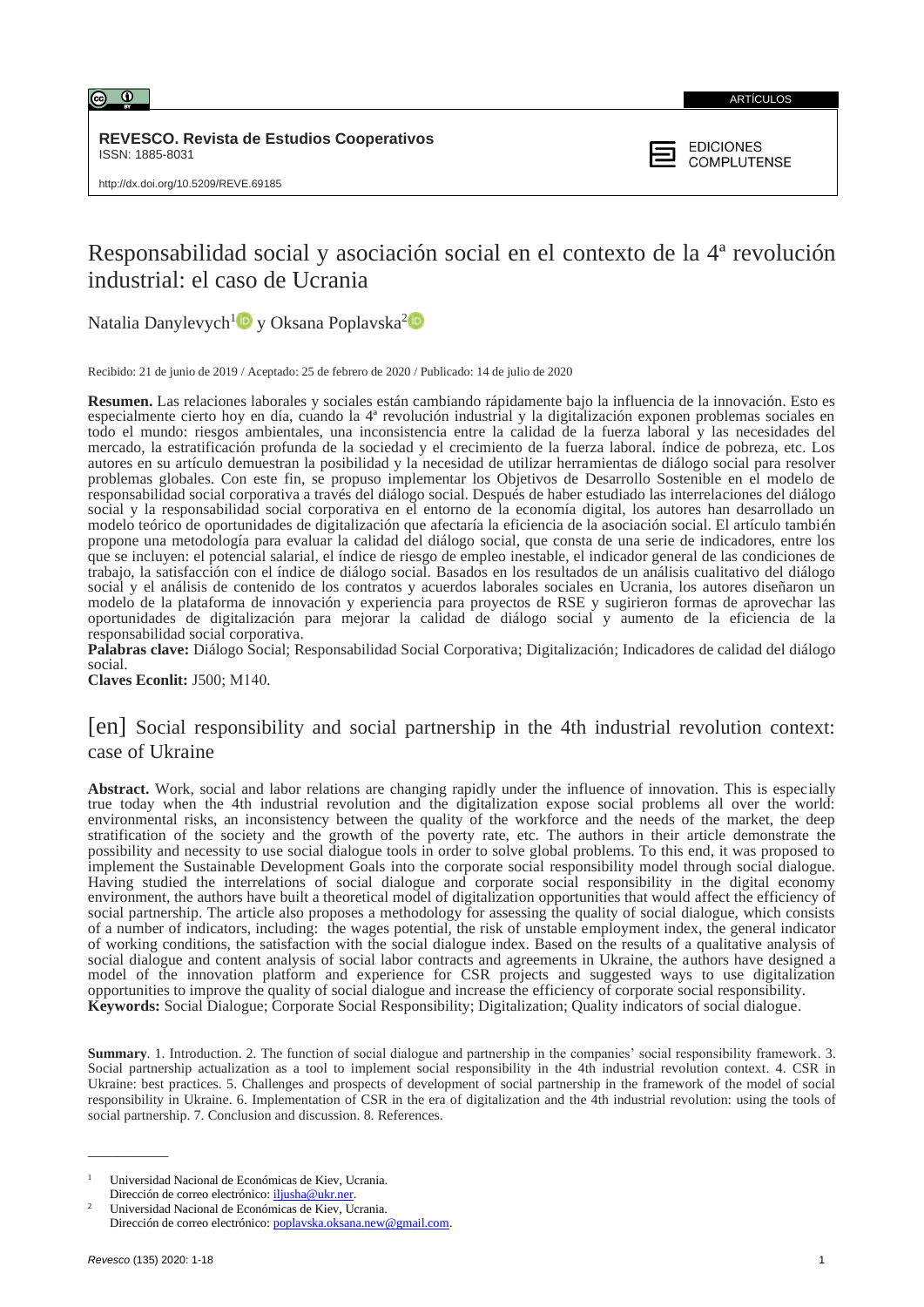**How to cite**. Danylevych, N; Poplavska, O. (2020) Social responsibility and social partnership in the 4th industrial revolution context: case of Ukraine. *REVESCO. Revista de Estudios Cooperativos*, vol. 135, e69185.<https://dx.doi.org/10.5209/reve.69185.>

#### **1. Introduction**

The 4th industrial revolution and digitalization have a significant impact on labor markets and social and labor relations. This impact has several vectors: the structural transformation of the employment models (including the emergence of new professions), the stimuli to finding the new approaches to work organization (with an increase in the share of flexible working hours), and the spread of unstable and nontraditional forms of employment (distance employment, freelancing), changing the model of employee competencies. Of course, all these processes are closely related to the priorities identified by the UN in the Sustainable Development Goals (United Nations. About the Sustainable Development Goals), especially those related to the values of the 21st century society - where the green energy, careful attitude to nature and its resources are the fundamental principles of the development.

Ukraine is not an exception and is actively making decisions in order to achieve sustainable development. At the state level, the Concept of the development of the digital economy and the society of Ukraine 2018- 2020 Strategy (Cabinet of Ministers of Ukraine, 2018), the Poverty Reduction Strategy (Cabinet of Ministers of Ukraine, 2016) were adopted. However, the government actions alone cannot ensure the efficiency of solving sustainable development problems. Therefore, the center of responsibility more and more is sliding towards the social partners - employers, trade unions and their associations. In the process of the social dialogue, the partners have the opportunity to come to a compromise solution not only in the field of remuneration, but also in the employment, charity, and the implementation of the environmental safety standards, etc. At the same time, digitalization promotes the dialogue and openness. It provides a productive platform for the interaction of all social partners and the state in solving economic and social problems. In fact, social partnership today must be viewed through the prism of the social responsibility not only for businesses, but also for every individual person and public organizations.

This article has been prepared to analyze the process of the influence on the development of corporate social responsibility in Ukraine by the institution of the social partnership, to identify features of the implementation of the social dialogue in the era of digitalization and the fourth industrial revolution. For this purpose, the researchers brought forward a number of hypotheses: the first, the social dialogue is an integral part of a company's corporate social responsibility policy; the second, the 4th industrial revolution actualizes negotiations as a tool to achieve the goals of various groups and actors of the market; the third, the digitalization allows to make the social dialogue more open and make the information available for the discussion by all negotiators.

To carry out the analysis, the authors used their own assessment methodology, based on an attempt to qualitatively assess social dialogue through the prism of the implementation of the principles of social responsibility and the Global Compact. A feature of the author's research is to take into account the changes associated with the 4th industrial revolution and the digitalization. The evaluations are based on official data published by the state, departments of statistics.

#### **2. The function of social dialogue and partnership in the companies' social responsibility framework**

Traditionally, most European countries define social dialogue as a fundamental tool for settling labor relations and seeking a compromise between the interests of the hired labor force and employers. In the classical model of social partnership, the main topics of these interactions are employment issues, wages, working conditions. Moreover, based on the provisions of the knowledge economy concept, the authors consider the interaction of social partners as a tool to influence the understanding of the role and strategic goals of each market actor, and, therefore, social dialogue, as an intangible asset, can affect sustainable development. Taking into account the research conducted by Ondari-Okemwa E, Stahle P., Stahle S (Stahle P., Stahle S, & Lin, 2015; Ondari-Okemwa E., 2011), the authors suggested an increase in everyone's personal responsibility for the results of not only their own work despite its individual character during digitalization, but also responsibility for the result of the company's activities (corporate KPI). At the same time, social responsibility of companies implies the protection of human rights within the Global Compact framework, the implementation of anti-corruption policies, the promotion of an effective labor market, and the protection of environment. Thus, the traditional, pyramidal models provide for the direction of the vector of responsibility and company decisions towards the employee and society, while the liberal model includes the responsibility of society (Kanji R., Agrawal R., 2016; Redman E., 2005). The 3C-SR model, adopted by the authors as the basis of the research for this article, allows you to combine ethical, social and economic goals; unite collective and corporate interests (Meehan J., Meehan K. and Richards A., 2006; Marcel van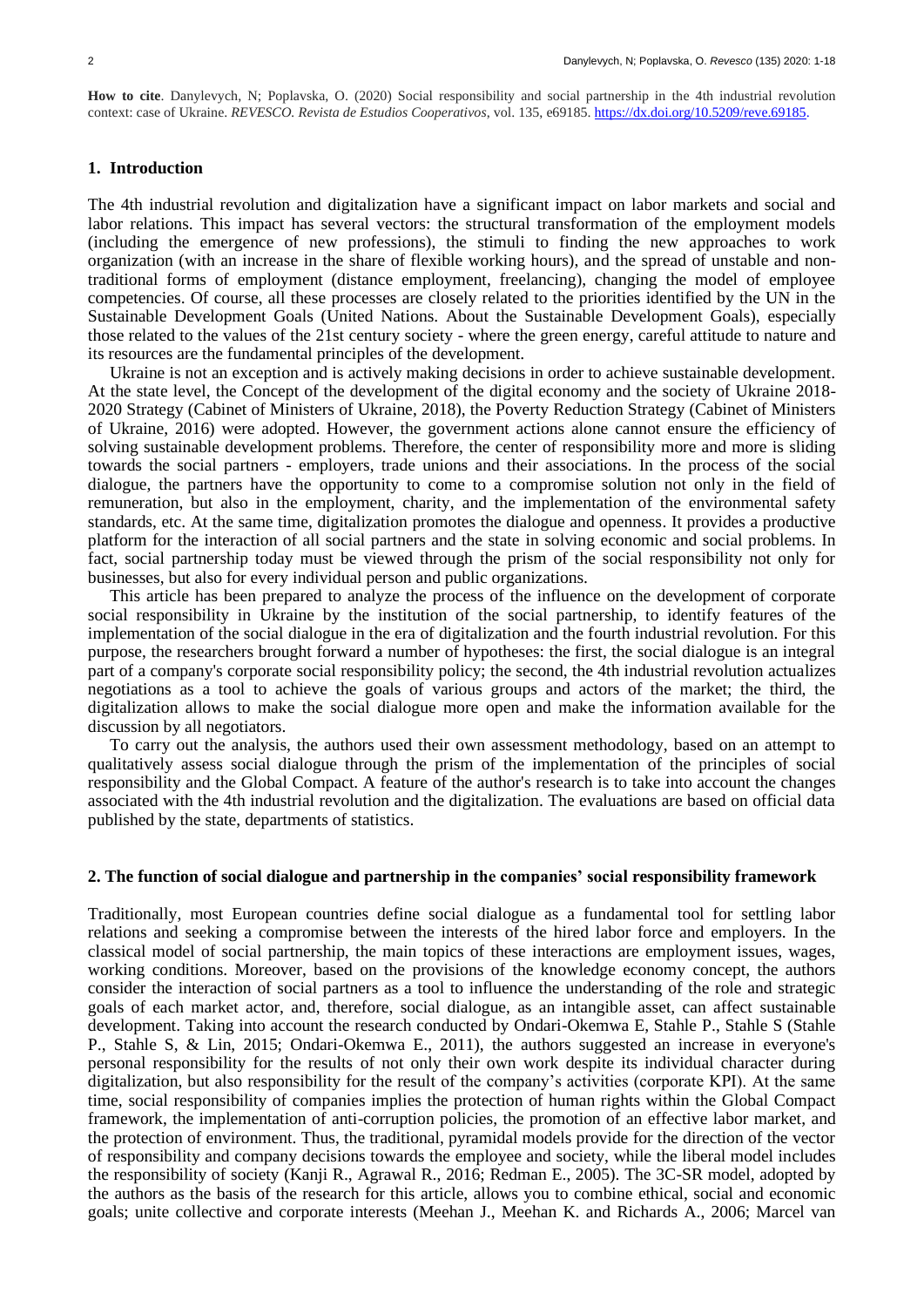\_\_\_\_\_\_\_\_\_\_\_\_\_

Marrewijk, 2003). Based on the basic principles of social partnership, the authors identified the following areas of the interaction, which are correlated with the subject of the social responsibility (see Figure 1):

Figure. 1. General areas of interest of the concept of social responsibility and social partnership.



Source: self made*<sup>3</sup>* .

The figure shows that social partnership is aimed at implementing the basic principles of corporate social responsibility, and also has the potential to contribute to the achievement of the sustainable development goals at various levels: from the organization to the state. Unfortunately, researchers rarely associate social partnership and social responsibility, as they are more inclined to explore the responsibility of businesses only, and to avoid the statements about the collective responsibility of the civil society and market actors. Often this is due to the fact that social responsibility is understood as the conscious fulfillment by market actors of their responsibilities to the civil society, the state, and stakeholders. However, this approach does not fully reveal the nature of this phenomenon. The authors, by analyzing the main approaches to the understanding of social responsibility, have identified the following features (see Table 1):

Table. 1. Analysis of the concept of the social responsibility and its relations to the social dialogue

| Author                                | Understanding social responsibility            | Comments by the authors of the article      |  |  |  |
|---------------------------------------|------------------------------------------------|---------------------------------------------|--|--|--|
| Guidance<br>social l<br><sub>on</sub> | Responsibility of the organization for the     | The standard focuses on the formation of    |  |  |  |
| responsibility.<br>ISO.               | impacts of its decisions and activities on the | moral and ethical values that determine     |  |  |  |
| 26000:2010<br>(Online)                | society and environment, through the           | ethical behavior of a business; There is    |  |  |  |
| Browsing Platform (OBP),              | transparent and ethical behavior that          | no indication of collective responsibility. |  |  |  |
| 2010)                                 | - contributes to sustainable development,      | Speaking about sustainable development      |  |  |  |
|                                       | including health and the welfare of the        | of the society (taking into account the UN  |  |  |  |
|                                       | society;                                       | Sustainable<br>Development<br>Goals).       |  |  |  |
|                                       | — takes into account the expectations of       | companies have the opportunity to           |  |  |  |

The blue color indicates the CSR subject area, the sphere of interests and tasks of social partnership is indicated in a different color, so the presence of the two colors indicates the intersection of the interests and goals of both social partnership and CSR.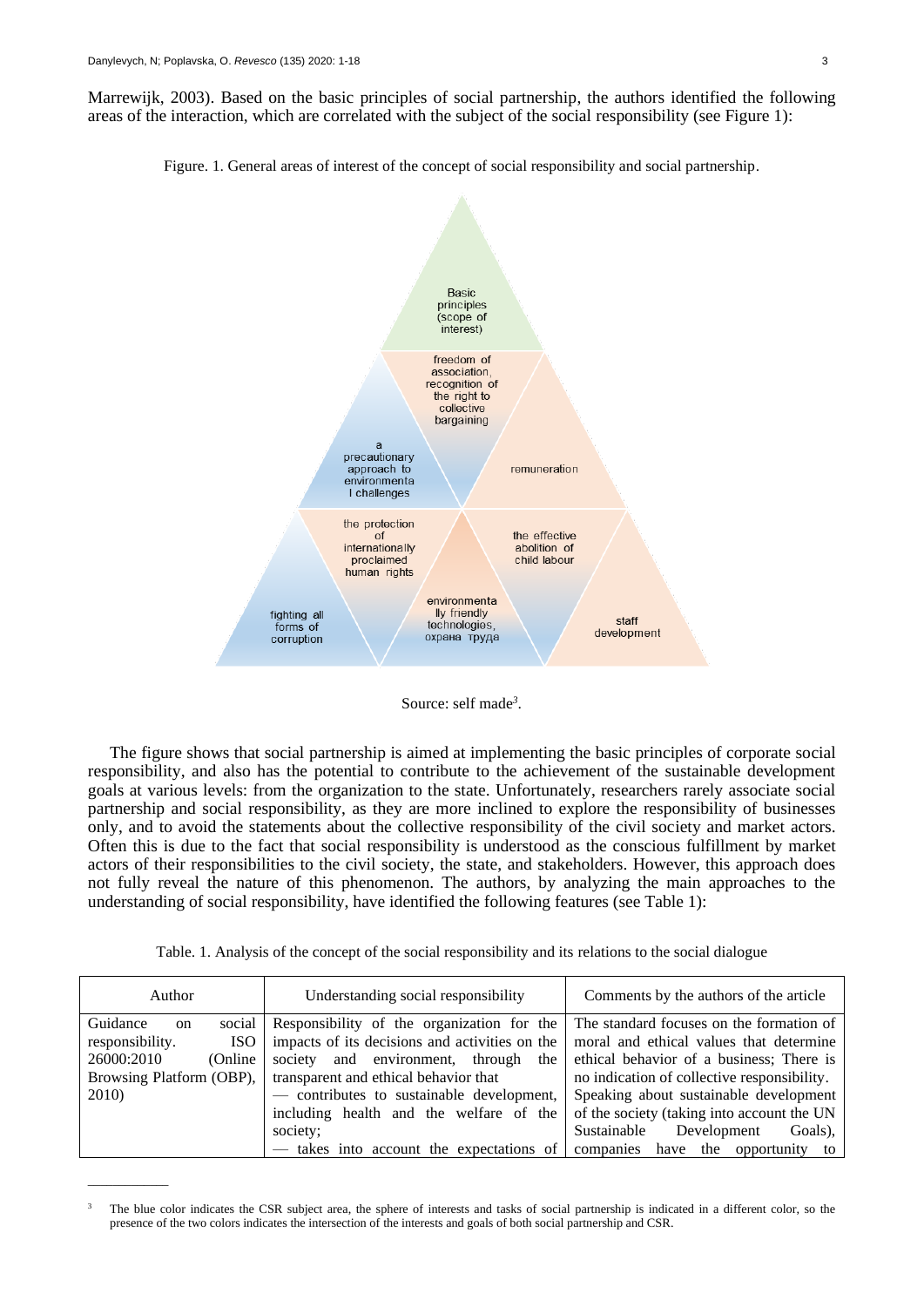|                                                                                                                                     | stakeholders;<br>- is in compliance with the applicable law<br>and consistent with international norms of<br>behavior; and<br>- is integrated throughout the organization<br>and practiced in its relationships.                                                                                                                                                                                                                                                                                           | expand the list of principles, including<br>the fight against poverty through<br>effective employment and remuneration<br>policies                                                                                                                                                                                                                                                                                                                                                                                                                                                                                                          |
|-------------------------------------------------------------------------------------------------------------------------------------|------------------------------------------------------------------------------------------------------------------------------------------------------------------------------------------------------------------------------------------------------------------------------------------------------------------------------------------------------------------------------------------------------------------------------------------------------------------------------------------------------------|---------------------------------------------------------------------------------------------------------------------------------------------------------------------------------------------------------------------------------------------------------------------------------------------------------------------------------------------------------------------------------------------------------------------------------------------------------------------------------------------------------------------------------------------------------------------------------------------------------------------------------------------|
| The<br>European<br>Commission<br>(The<br>Commission,<br>European<br>2011)                                                           | 1) A concept whereby companies<br>integrate the social and environmental<br>concerns into their business operations and<br>into their interactions with their stakeholders<br>on a voluntary basis;<br>2) The responsibility of enterprises for<br>their impacts on the society. Respect for the<br>applicable legislation, and for collective<br>agreements between social partners, is a<br>prerequisite for fulfilling that responsibility.                                                             | The generalization of the impact on social<br>problems of the society allows the state<br>standards to be applied with the disregard<br>to international policies; this does not<br>encourage companies to achieve a<br>sufficient level of<br>fulfillment<br>of<br>obligations;<br>Awareness of the need to implement<br>collective agreements is important, but<br>often the lack of formalization of the<br>process leads to its disappearance from<br>the strategic goals;<br>failure<br>The<br>to mention collective<br>responsibility leads to a decrease in<br>personal responsibilities; the role of trade<br>unions stays unclear. |
| United Nations Industrial<br>Development<br>(United<br>Organization<br><b>Nations</b><br>Industrial<br>Development<br>Organization) | The Corporate Social Responsibility is a<br>management concept whereby companies<br>integrate social and environmental concerns<br>into their business operations and interactions<br>with their stakeholders. CSR is generally<br>understood as being the way through which a<br>company achieves a balance of economic,<br>environmental<br>and<br>social<br>imperatives<br>("Triple-Bottom-Line- Approach"), while at<br>the same time addressing the expectations of<br>shareholders and stakeholders. | Focusing on problems of the society,<br>companies often forget about problems of<br>employees, so decent work conditions<br>may not be taken into account;<br>Shifting<br>responsibilities<br>only<br>to<br>businesses does not contribute to the<br>preservation of the state identity (for an<br>employee there is a state without<br>borders);<br>The responsibility of other partners has<br>not been considered, therefore the<br>implementation of CSR lies only on the<br>management level.                                                                                                                                          |
| Maimunah<br>Ismail<br>(Maimunah I., 2009)                                                                                           | CSR (also called the corporate responsibility,<br>the corporate citizenship, the responsible<br>business<br>and<br>the corporate<br>social<br>opportunity) is a concept whereby business<br>organizations consider interests of the society<br>by taking responsibility for the impact of<br>their activities on customers, suppliers,<br>employees, shareholders, communities and<br>other stakeholders as well as onto their<br>environment.                                                             | The words "take into account interests"<br>allows you to choose important and not<br>so important social problems (and the<br>criteria of importance are not defined);<br>The problems of labor are missed, so in<br>the absence of the advanced personnel<br>management there may be inconsistencies<br>between the declared goals and the<br>achievements;<br>There is no mention of collective<br>responsibility, the social dialogue as a<br>tool to coordinate interests is not<br>considered.                                                                                                                                         |
| Schooley<br>(Skye<br>Skye<br>Schooley, 2019)                                                                                        | CSR is an evolving business practice that<br>incorporates sustainable development into a<br>company's business model. It has a positive<br>impact<br>social,<br>on<br>economic<br>and<br>environmental factors.                                                                                                                                                                                                                                                                                            | development<br>Sustainable<br>involves<br>solving social and labor problems, but<br>they are not detailed;<br>The emphasis stays on requirements for<br>the organization to be responsible; the<br>role of social partners is not defined.                                                                                                                                                                                                                                                                                                                                                                                                  |

Source: self made.

The authors understand collective responsibility as a state when all sides of social dialogue and market participants are equally responsible for joint decisions: both in the field of social and labor relations and in environmental matters, the establishment of a developed civil society, etc. For example, the trade unions of energy companies, as a carrier of collective responsibility (A. Giubilini means social groups united by interests as those that have collective responsibility (Giubilini Alberto, 2018)), while insisting on increasing wages, should motivate the employer to move to alternative sources of energy production by combining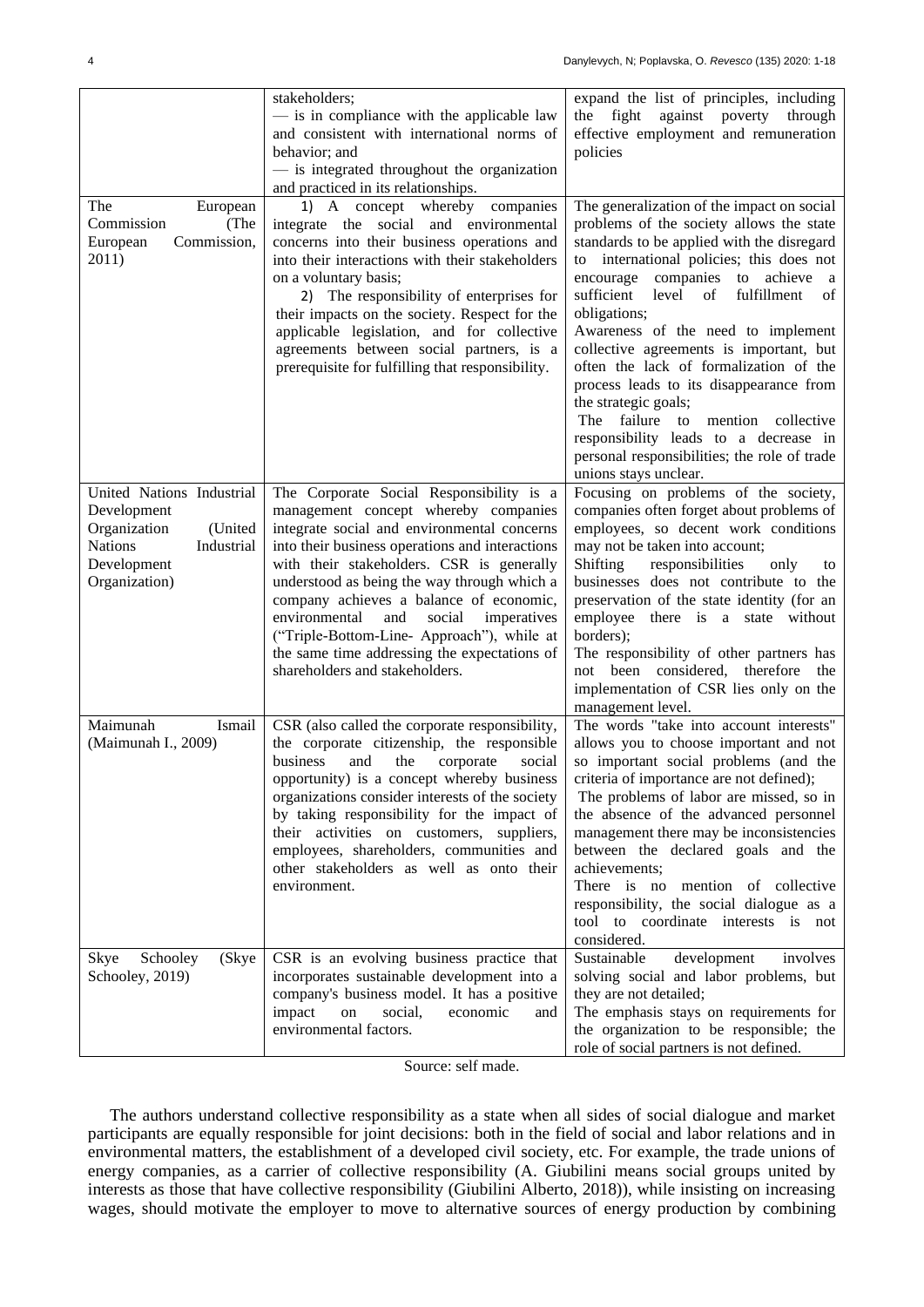efforts in lobbying for these interests in government bodies and in the bringing up the interests in civil society. At the same time, despite the more distant benefits for all parties, it is important to compromise today. Thus, finding common interests and reaching a positive solution for all participants demonstrates by trade unions, employers and by the society itself the equal responsibility for making or rejecting the decision to switch to alternative energy sources. A good example in this direction is the activity of innovative companies that understand the need for and implement a shift from economic to social goals. «Civil society, business, government and international organizations all need to focus on outcomes and work together for the collective good» (The Future Role of Civil Society, 2013), and therefore everyone is equally responsible for the sustainable development.

Taking into account the essential components of the social partnership, the authors identified its role as a tool to achieve goals of the social responsibility. At the same time, the authors propose to understand the social partnership in a broader sense: as a tool for harmonizing the goals of participants in social and labor relations in the context of values and rules formed in a given society.

#### **3. Social partnership actualization as a tool to implement social responsibility in the 4th industrial revolution context**

In Figure 1 the authors pay particular attention to the rights to have collective bargaining and to associate into public organizations. The implementation of those rights allows putting into practice the principles of the open and democratic management of any company, shifting the emphasis from a hierarchical approach to the transfer of powers and their delegation. In fact, the social partnership, based on those rights, is a platform for sharing information, making strategic decisions on effective business and personnel management. However, global companies do not seek to incorporate social dialogue tools into their corporate social responsibility framework. A recent study by Vigeo Eiris (Vigeo Eiris, 2018) suggests that despite the efforts of ILO (International Labour Organization) to promote the social dialogue, most of the large companies do not utilize its potential. Thus, the authors talk about 4% of the companies that have implemented in the negotiation process (official documents) the social dialogue, and 62% of the companies that have not really put the right to negotiate into their concept of the social responsibility, although they publicly declare it (Damian Grimshaw, Aristea Koukiadaki, Isabel Tavora, 2017).

The authors noted in their studies (Chala N., Poplavska O., 2017; Agata Stachowicz-Stanuschs, Wolfgan Amam, 2018, pp. 283-294) that a distinctive feature of the manifestation of the 4th industrial revolution in the labor market is an increase in the amount of information for the decision-making and its availability for the majority of participants in the social dialogue, the definition of new common "problem areas" (a management of changes in the employee's competences profile, an employment structure, etc.); at the same time the exchange of the information between partners is accelerated. Also, a number of new gadgets have entered our lives, which allows us to make the information flow more open, reorganize the structure of the work time. At the same time, the vulnerability of information resources, the reputation of a person or a company, becomes more noticeable. The digitalization, as one of the manifestations of the industrial revolution, implies an extension of horizontal management systems, an increased personal responsibility, a wider involvement in the management processes (especially at the state level), the transparency of the information and actions of companies in the market. That is why social partnership, which is based on social dialogue, is mostly consistent with the principles and goals of social responsibility. A more detailed theoretical model of this process is presented in Fig.2.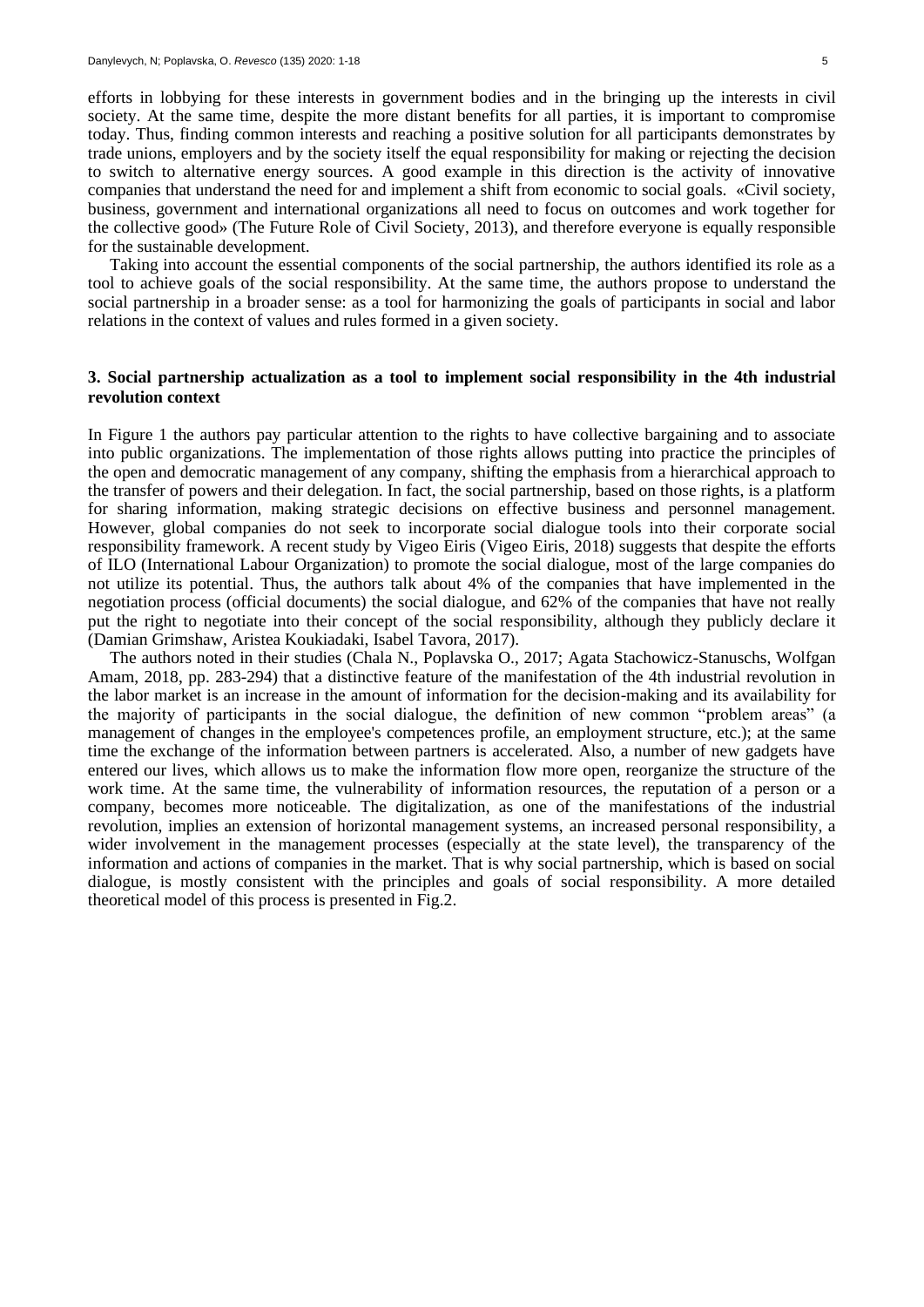



Source: self made.

Equally important social partnership is in the era of the 4th industrial revolution because of the emerging imbalances of the labor market. The obvious problems of these changes are the discrepancy between the quality of the workforce and the requirements of Economy 4.0, an increase in the risks of unemployment and precarious employment (which leads to an increase in the risk of poverty). The problems of the employment, the working time are equally relevant for employers and trade unions, as well as for the government. For the former, it is important to ensure the competitiveness of the company. And achieving this is impossible without highly qualified personnel and the optimization of the working time fund utilization. For the second, the protection of workers' rights is a priority. Therefore, any changes in qualification requirements, changes in work schedules are all subject to negotiations. For the government, the disregard of the problem will bring about the deceleration of the economic growth and an increase of the quantity of social transfers; and the lack of a coherent educational strategy in the preparation of the workforce contributes to that.

#### **4. CSR in Ukraine: best practices**

\_\_\_\_\_\_\_\_\_\_\_\_\_

The distinctive feature of the CSR implementation in Ukraine is the selectivity of programs implemented by local companies. Existing projects are more often associated with raising the standards of social and labor relations. The authors believe that such a phenomenon contribute to the historical features of the development and the structure of the business. According to the research conducted by the Center "Rozvitok KSW" the CSR interpretation is often associated with the level of the business: small businesses are aimed at improving the working conditions of their staff, and large businesses – to promote the regions development. (Zinchenko A., Saprykina M., 2017) It is also interesting that only 22 participants were nominated in the annual competition in 2018 to determine the best case of CSR. Among them (the sustainable development goal №3) the winner was the case of the operator of state lotteries "MSL" with its case "Lottery as a Foundation for the development of children's football in Ukraine». (LB.UA, 2018) In the dynamics of changes in the understanding and recognition of CSR in Ukraine, there is a shift from the practice of implementing sustainable measures relating to their own employees (raising wages, introducing flexible forms of work, non-discrimination in hiring) in 2005-2010 (Zincenkochenko A., Saprykina M., 2010) to the implementation of important state programs (help soldiers in ATO, residents of the ATO zone) in 2010-2018 (Zincenkochenko A., Saprykina M., 2017). At the same time, most of the companies are focused on the implementation of CSR practices in the field of social and labor relations (according to the 2018 report, the most common trend in the CSR implementation is the policy of the development and improvement of working conditions of personnel (76%). (Zincenkochenko A., Saprykina M., 2017).

Analyzing the reports of financial and economic activities of large companies, it was obvious that CSR programs are directed at a logical connection of the company's capabilities and the implementation of the sustainable development goals in the framework of the development of a successful brand, i.e. the practice of

The indicated tools of social partnership involve an increase in the volume of information, work with which lies in a problem area. These are the challenges that can be addressed by using digitalization tools.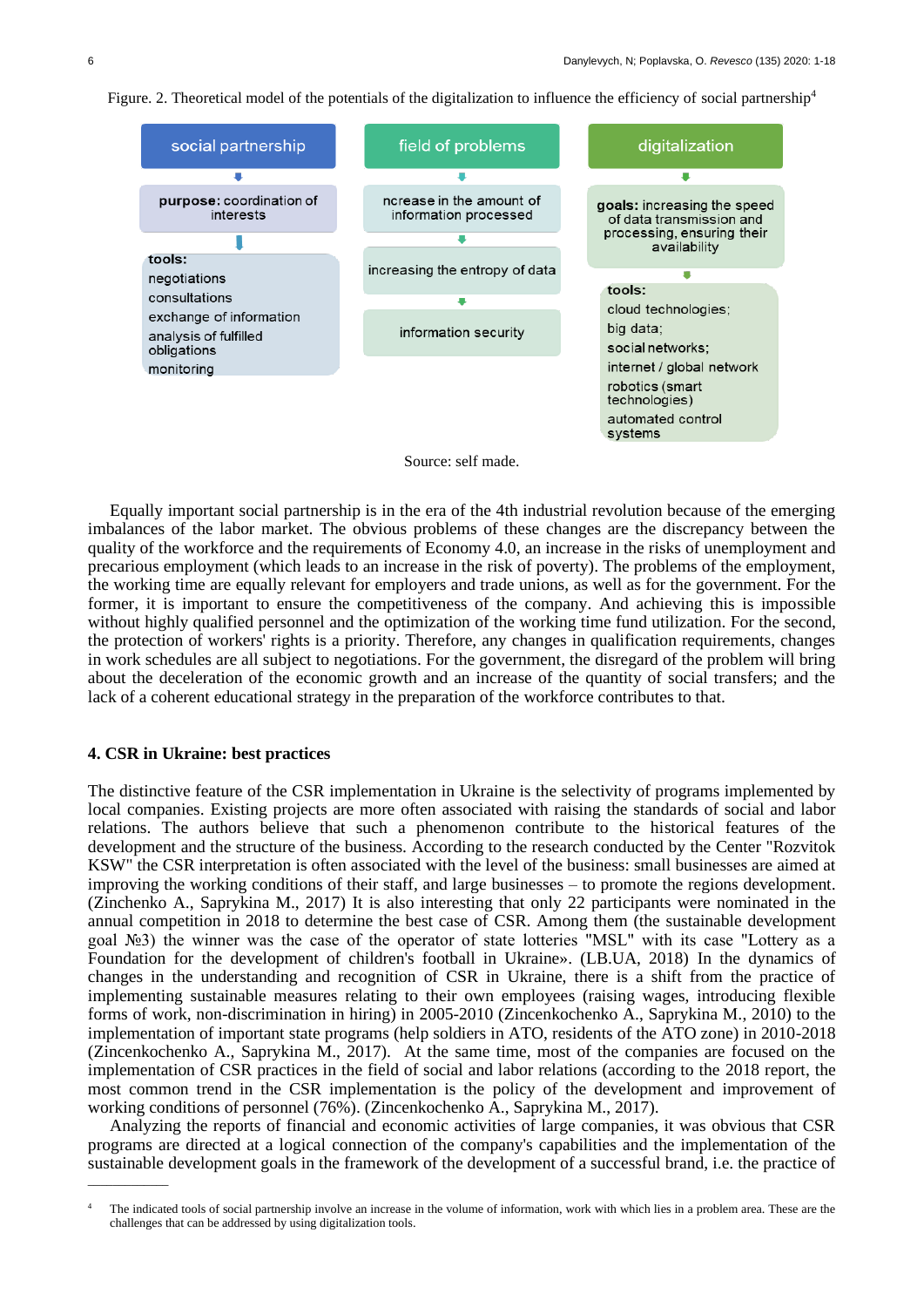improving social and labor relations is very common. At the same time, the role of social partners is kept hidden; the emphasis is on the merits of management (leadership). This can be explained as follows. Most often, these enterprises initially owned social infrastructure facilities and in current conditions use their capabilities to implement the provisions of collective agreements and CSR programs in parallel. For example, the policy of CSR in Ukrzaliznytsia PJSC implies the development of its own social infrastructure: health care institutions, professional development centers, boarding houses, sanatoriums, dispensaries, children's health camps, children's Railways, sports clubs, recreational facilities, housing and other social and cultural facilities (Integrated report of Ukrzaliznytsya PJSC, 2017). At the same time, these objects existed in the company for a long time (since the collapse of the USSR), and the costs of their maintenance were often reduced rapidly. The company's management states an absolute increase in social infrastructure spending, but taking into account inflation, the situation is different (in prices of 2017, spending in 2016 amounted to UAH 342861.7 thousand, while in 2017 it was only UAH 32238.6 thousand). At the same time, the collective agreement also contains provisions of the support and development of the social infrastructure, compliance with the legislation on working conditions, and conditions for remuneration (Collective agreement between the administration of the State territorial-branch association "South-Western Railway" and the Road Committee of the trade union and Available on the Internet: transport builders of Ukraine, 2018). That is, we can conclude that the actions of the social partners are inconsistent, and the initiative to use the tools of social dialogue to implement CSR programs is weak.

Another example is the Metinvest group. Its CSR program is directed towards development of several areas - improving social and labor relations, the condition of the environment, building a partnership with the society. The authors noted that initially the company had a developed social infrastructure, but today these objects do not belong to the structural units of the enterprise. Unfortunately, there are no obligations regarding the possibilities of health recovery, professional training in their collective agreement (Metinvest,

2016). At the same time, the company assists hospitals in its region by providing them with equipment and carrying out repairs to buildings, the management has also introduced mandatory professional inspections. A special attention is given to safety at work issues. Here, both trade unions and the management of the company unanimously support the introduction of the world standards in this field. The authors of the Metinvest CSR policy clearly follow the trend of building close and fruitful ties with the administration of administrative units, where the company accepts this cooperation as social dialogue (changing the format of social partnership to the format of interaction with the community). For example, in 2013, health care, access to quality drinking water, education, provision of favorable conditions for business development and development of socially important infrastructure were named as the priorities of social partnership (Metinvest, 2013), which was included in the list of CSR targets. In 2016, an agreement on social partnership with the authorities of the city of Kryvi Rih implied investment of more than 30 million UAH (1kr.ua, 2016). Thus, the company's understanding of social partnership is close to understanding CSR with regard to the society.

NAEC Energoatom is actively working towards the implementation of the Sustainable Development Goals. The entire CSR policy of the company is based on these goals. Particular attention is paid to environmental protection. As a member of the IAEA, Ukrainian nuclear power plants are being assessed for their environmental safety by international experts. Thus, in 2018, there was an inspection at the South-Ukrainian NPP (International Atomic Energy Agency, 2018), where experts noted the success with the aging management and started various measures to prepare for a safe LTO (Long Term Operation). It is important to point the tendency to expand the share of "clean" energy in Ukraine: the expansion of the sphere of generation and usage of solar energy. It is also important to include the implementation of the sectoral and collective agreements as components of CSR. According to the report of NAEC Energoatom, the company implements world standards in gender policy, cares about employees' health (in 2017, almost 50% of employees improved their health), cooperates with universities, including organization of internships for students (207 students studied in NAEC in 2017, and 676 engaged in practical work), constantly trains and improves their staff skills, etc. Mulyar Grigoriy, 2017). The contribution of the company to the development of volunteering in Ukraine and interaction with communities of administrative-territorial units is massive. Such an active position of the company is appreciated accordingly by the society: it is ranked the third among Ukrainian enterprises in the transparency index and the first among state enterprises, receiving 73 points out of 100 possible (CSR Development Center, 2017).

In the list of Top companies that implement the best practices of CSR there is also the media holding "1+1". A special place in their policy is taken by the promotion and support of a healthy way of life, as well as the training of personnel, advocating care about environment (the company has launched the "Green Office" project in 2012) (Media group  $\alpha$ 1+1», 2017). However, the company does not publish the social partnership related issues.

Thus, we can see that CSR programs of the leading companies of Ukraine tend to include the sustainable development Goals into their missions.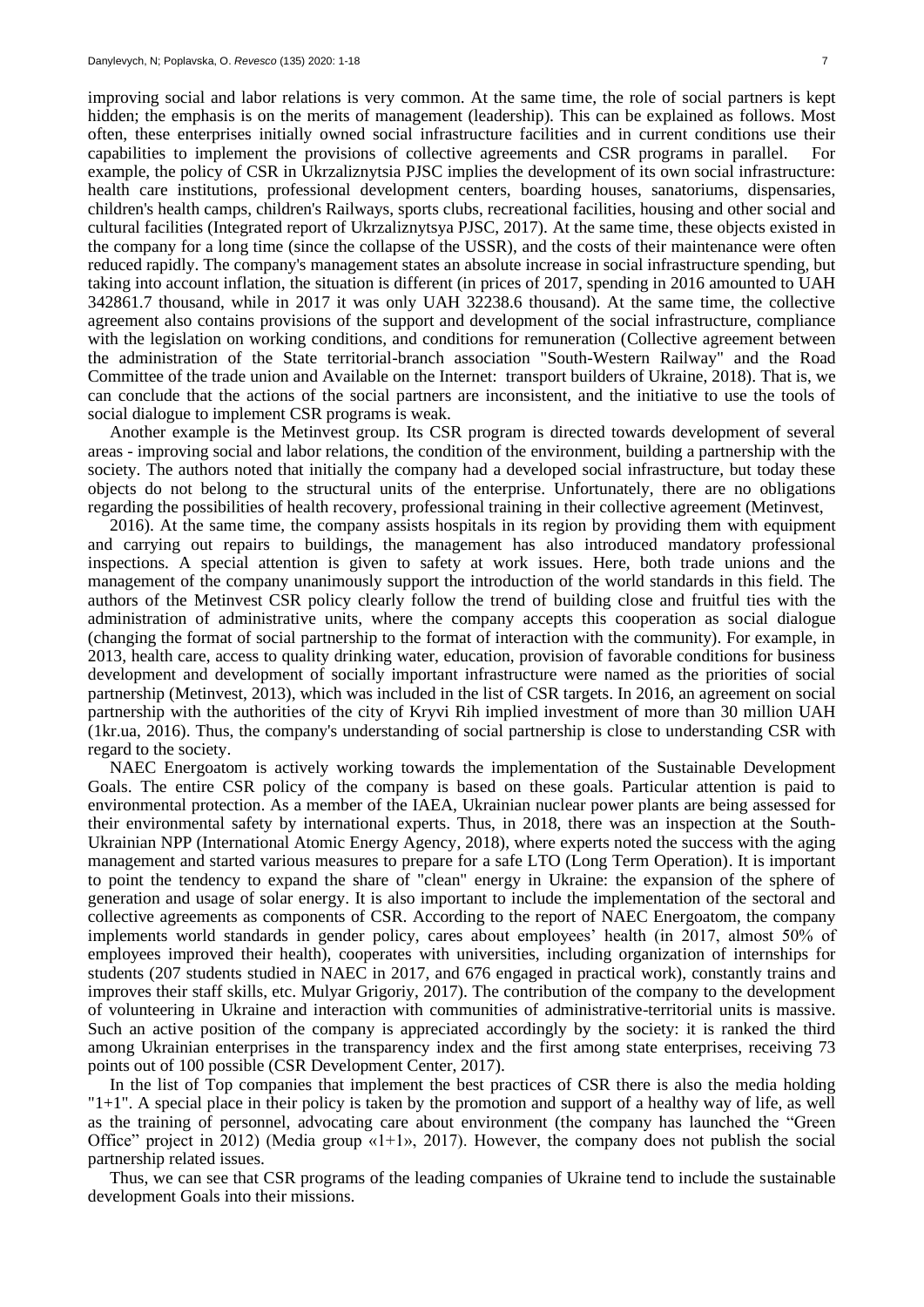## **5. Challenges and prospects of development of social partnership in the framework of the model of social responsibility in Ukraine**

Unfortunately, there are no generally accepted quality standards for social partnership regarding the implementation of social responsibility principles. Scientists and government agencies in Ukraine use official statistics, which offer only indicators of the number of employees covered by collective agreements and the number of contracts themselves. Indirect indicators can also be the number of strikes that can be monitored on the website of the National Council for Mediation and Reconciliation. Reliable data sources include social surveys on the level of public confidence in various institutions (Kiev International Institute of Sociology, Razumkov Center). As we can see, these data are very scarce and do not give a proper quality characteristic of the matter. Therefore, the authors recommend using the following indicators: the potential of wages, risks of unstable employment, general indicator of working conditions, and satisfaction with social dialogue. These indicators are evaluative, translating the effectiveness of social partnership at various levels. The choice of such indicators is determined by the fact that the authors are of the opinion that social partnership is set to optimize the use of labor resources with the highest possible level of the company and society development. In addition, the choice of these indicators is determined by the provisions of the social security strategy, the purpose of which is to ensure sustainable development<sup>5</sup>. At the same time, the potential of wages  $(I_1)$  is understood as the potential possibility of basic labor income to ensure not only the reproduction of labor, but also professional development and the improvement of the quality of human capital. The calculation of the indicator is given as formula 1.

$$
I_1 = \frac{\sqrt[8]{p_1 * p_2 * p_3}}{c} * 100
$$
 (formula 1)

\_\_\_\_\_\_\_\_\_\_\_\_\_

where,  $P_1$  - the share of expenditures in the monetary incomes of households on health care, %.

 $P_2$  - the share of expenditures in the monetary incomes of households on education, %.

 $P_3$  - the share of expenditures in the monetary incomes of households on recreation and cultural activities, %.

С - the share of wages in the monetary incomes of the population, %.

According to the data of the State Statistics Service of Ukraine (Statistics Service of Ukraine, 2018. The work of Ukraine in 2017), the authors determined that with each year the indicator of the salary potential decreases (Fig. 3), i.e. the negotiation process is not effective enough. This may lead to the further slowdown of the economic development, since risks of building an economy with low-skilled labor increase.

Figure 3. Variations of the potential of wages level in Ukraine, the index (2010-2017)



Source: self made.

Figure 3 shows that the wages potential has been steadily decreasing since 2013, which indicates for wage earners - a reduction in the ability of the working population to improve their qualifications, maintain their health at the proper level, invest resources into the development of themselves and their children, while for social partners - the inability to take into account market changes in the formation of the vector of development of social and labor relations.

Under the risks of unstable employment, the authors understand the increase in the share of employment in the informal sector and the increase in the load on a single free workplace (this situation indicates a

<sup>5</sup> More details about the social security strategy and its principles are written in the following article of the author Social security strategy of Ukraine under challenges of globalization. Social and labour relations: theory and practice. 2015. Vol 2(10), pp.137-143.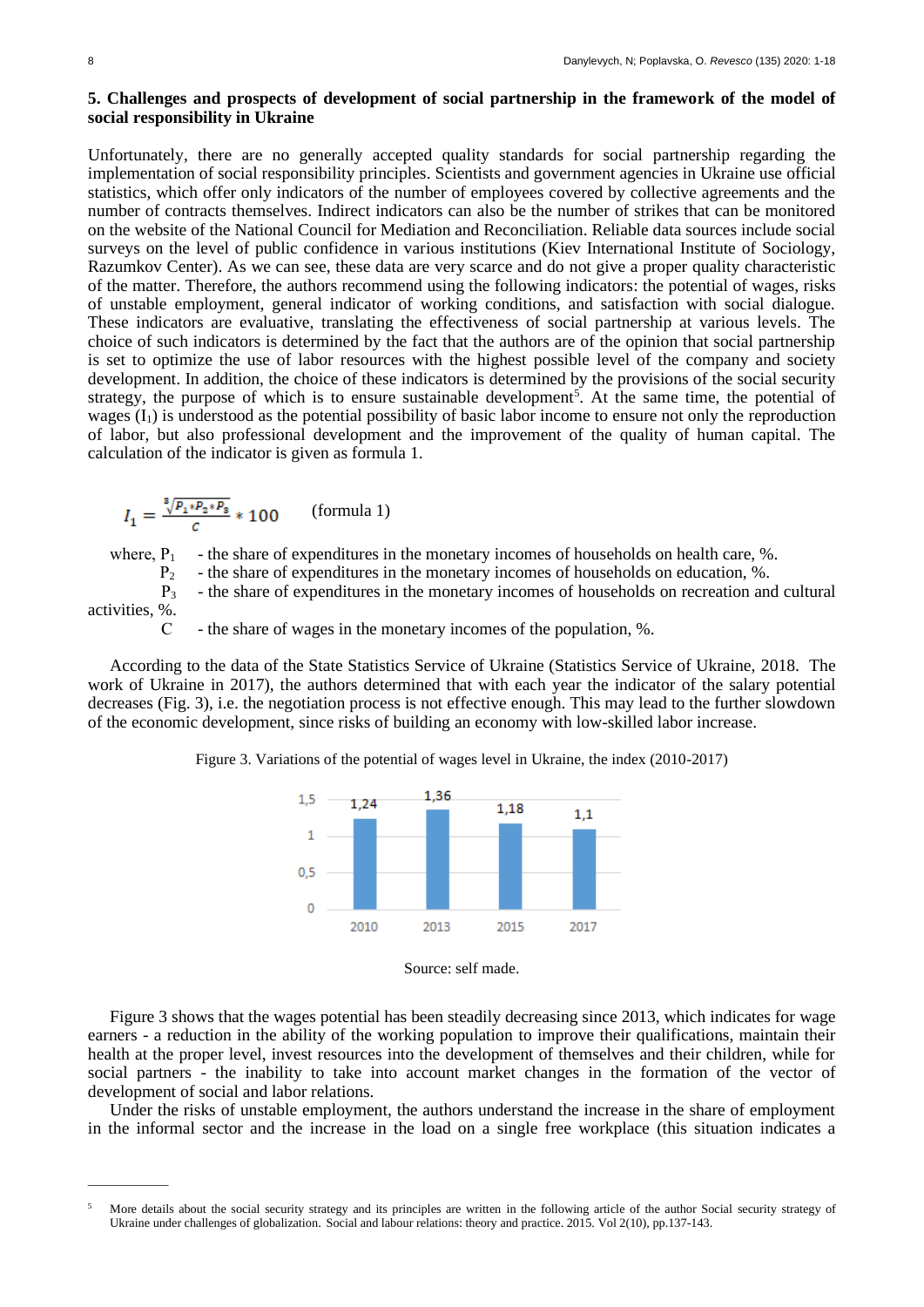probable decrease in the income of the population due to a decrease in the share of paid productive working time). The calculation of the indicator is presented in formula 2.

 $I_2 = K_n * (1 - 1K_v)$  (formula 2)

where,  $I_2$  - the indicator of the risks of unstable employment.

- $K_n$  the labor force participation rate in the informal sector.
- $K_v$  the load factor for single workplace (vacancy).

The calculation results are shown in Fig. 4.

Figure. 4. Indicator of the risk of unstable employment in Ukraine, the index (2010-2017)



Source: self made.

The calculation results (Fig. 4) indicate that social partners are active in resolving labor market issues and have achieved positive results (reduced shadow employment, improved rules for regulating precarious work).<sup>6</sup>

The general indicator of working conditions is the measure of losses caused by non-compliance of working conditions to the generally accepted standards, i.e. loss of working time due to incidents. According to the State Statistics Service of Ukraine (Statistics Service of Ukraine, 2017 &2018, Occupational injuries), from 2010 to 2015, the quantity of "lost" time increases by an average of 5.6% annually, but in 2017 there was a peak in number of injuries (compared to 2015, the figure increased by 23.9 %). In general, over the analyzed period, the amount of time lost increased from 40.1 hours in 2010 to 55.4 hours in 2017.

Regarding satisfaction with the social dialogue, this indicator reflects the level of trust in trade unions and losses from conflict situations. The authors believe that the presence of strikes indicates a decrease in the effectiveness of social dialogue; therefore, the overall level of trust will decline. At the same time, trust is evaluated as a result of the coverage of employees by collective agreements. Thus, the indicator of satisfaction with social dialogue can be measured (formula 3):

$$
S = K_d * (1 - K_s) \qquad \text{(formula 3)}
$$

\_\_\_\_\_\_\_\_\_\_\_\_\_

where, S - level of satisfaction with social dialogue, index.

- $K_d$  the level of involvement (coverage) of employees by collective agreements, index.
- $K<sub>s</sub>$  the loss factor of working time due to strikes.

According to the calculations, the level of satisfaction with the social dialogue among employees declines (Fig. 5).

The authors use for calculations the official data from the website of the state employment service for the number of vacancies, unemployed, etc. <https://www.dcz.gov.ua/> and take into account the data of the Ministry of Economic Development and Trade on the level of the shadow economy [https://www.me.gov.ua/Documents/List?lang=uk-UA&id=e384c5a7-6533-4ab6-b56f-50e5243eb15a&tag=TendentsiiTinovoiEkonomiki.](https://www.me.gov.ua/Documents/List?lang=uk-UA&id=e384c5a7-6533-4ab6-b56f-50e5243eb15a&tag=TendentsiiTinovoiEkonomiki)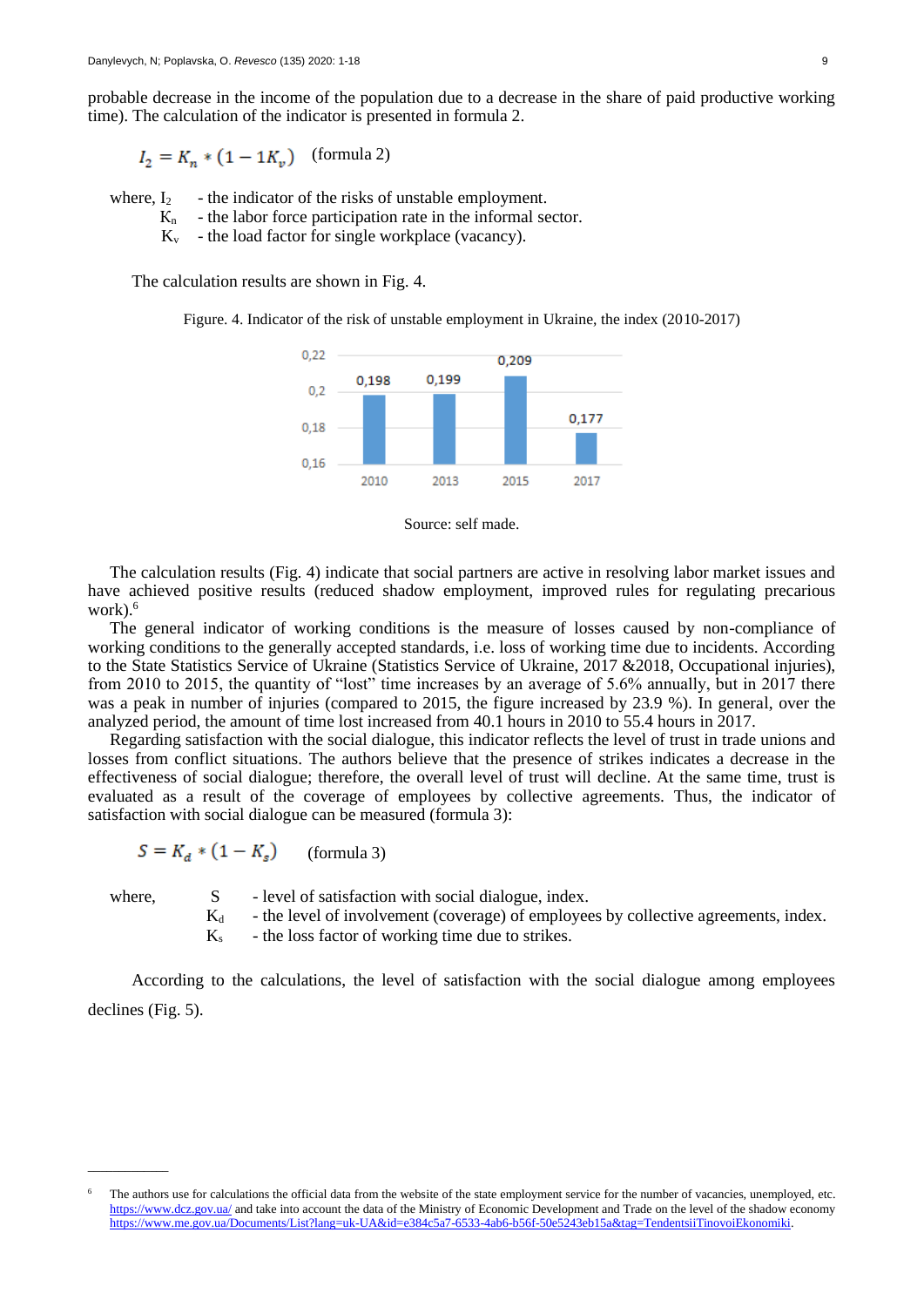

Figure. 5. Level of satisfaction with social dialogue in Ukraine, the index (2010-2017).

The data in Figure 5 indicate a decrease in the ability of representatives of employees to realize and protect the rights of workers in full, which is manifested through a decline in the level of trust. This indicator also speaks of problems in the field of social dialogue: the unwillingness of social partners to compromise, artificially restricting social initiatives, and pressure from the state on the institution of social dialogue. In fact, we observe an acute rejection of the state by both trade unions and employers who refuse to negotiate (for example, the general agreement for 2017 was adopted only in 2019).

A general analysis of challenges related to the social partnership, which the authors examine under the principles of social responsibility (Table 2) shows the following. Despite the worldwide tendency to the decrease in the involvement of hired labor in the social dialogue (Damian Grimshaw et al 2017), Ukraine still has a fairly high level of coverage of workers by collective agreements; however, the trust in the institution of the social dialogue is declining.

Table. 2. A general analysis of the quality of social partnership in the context of the implementation of the principles of social responsibility in Ukraine\*.

| Overall<br>assessment<br>$(+/-)$    | The potential of<br>wages | The risks of unstable<br>employment | The general<br>indicator of<br>working conditions | The satisfaction with the<br>social dialogue |  |
|-------------------------------------|---------------------------|-------------------------------------|---------------------------------------------------|----------------------------------------------|--|
| $\langle \langle - \rangle \rangle$ | decrease                  | increase                            | decrease                                          | decrease                                     |  |

\* as built by the authors («+» - positive trend; «-» - negative trend)

Thus, the focus of the institution of social partnership is its effectiveness. With all the legal formalization of the process, social partners cannot fully meet all the needs and interests of the society. Common socioeconomic factors (crisis), as well as the lack of effective mechanisms of social partnership in the public sector often influence the effectiveness.

In General, the instruments of social partnership to solve the problems of social responsibility in Ukraine are not sufficiently utilized. The analysis of the sectoral agreements of leading Ukrainian companies (Aviation Industry Sectoral Agreement for 2016-2018; Energoatom, 2017; Sectoral agreement between the Ministry of Infrastructure of Ukraine and the Council of the Union of Railway workers and Transport Builders of Ukraine for 2017-2021; The sectoral agreement between the Ministry of Regional Development, Construction and Housing and Communal Services of Ukraine, the Association of Employer Organizations "All-Ukrainian Confederation of Employers of the Housing and Communal Services of Ukraine" and the Central Committee of the Union of Housing and Communal Services Workers, Local Industry, Consumer Services of Ukraine for 2017 - 2018 years) is given in Table 3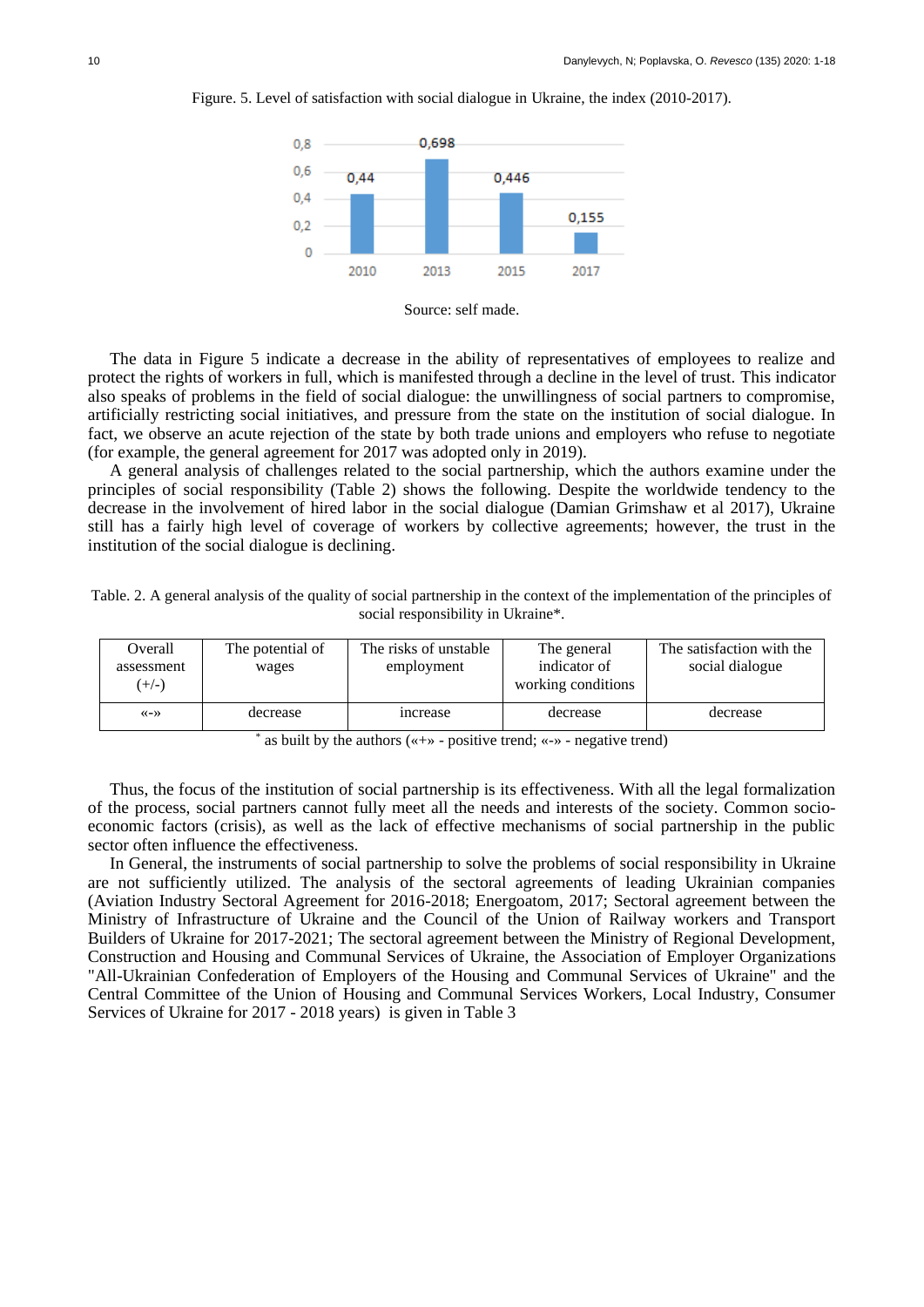| The main characteristics of actions                                                                                                                                                                                                              | Evaluation                                                                                                                                                                                                                                                                             |
|--------------------------------------------------------------------------------------------------------------------------------------------------------------------------------------------------------------------------------------------------|----------------------------------------------------------------------------------------------------------------------------------------------------------------------------------------------------------------------------------------------------------------------------------------|
| - social partners promote ideas of gender equality, protection of<br>human rights (non-discrimination);                                                                                                                                          | consistent with the principles of social<br>responsibility                                                                                                                                                                                                                             |
| - partners actively influence basic standards of labor remuneration<br>(they determine the level of the minimum wages)                                                                                                                           | consistent with the principles of social<br>responsibility                                                                                                                                                                                                                             |
| - there is a "non-disclosed" principle of formation of remuneration<br>for top management, which increases the discontent of the majority<br>of workers                                                                                          | does not comply with the principle of<br>openness                                                                                                                                                                                                                                      |
| - partners pay attention to issues of safety at work, but within the<br>framework of state-approved standards (often declaring, but not<br>substantiating the sources of funding for activities, i.e., there is no<br>economic justification)    | generally consistent with the principles<br>of social responsibility, but the question<br>remains regarding the implementation of<br>the declared obligations                                                                                                                          |
| - freedom of association and collective bargaining is guaranteed by<br>the state, in the agreements the partners recognize the rights of the<br>parties (however, there are cases of delays in the negotiation<br>processes, signing agreements) | complies with the principles of social<br>responsibility, in the absence of a<br>deliberate protraction of the processes                                                                                                                                                               |
| - environmentally friendly technologies are not considered                                                                                                                                                                                       | does not comply with the principles of<br>social responsibility                                                                                                                                                                                                                        |
| - fighting all forms of corruption - is sometimes found in agreements                                                                                                                                                                            | consistent with the principles of social<br>responsibility - subject to the presence of<br>such an item                                                                                                                                                                                |
| - the effective abolition of child labor is absent in the agreements<br>(norms are present in the legislation)                                                                                                                                   | does not comply with the principles of<br>social responsibility                                                                                                                                                                                                                        |
| - social programs (for employees)                                                                                                                                                                                                                | partially consistent with the principles of<br>social responsibility (very diverse,<br>depends on the category of employee);<br>trade unions may transfer funding of the<br>programs to the employer (meaning cost<br>of trade union vouchers for rehabilitation<br>for their members) |
| - charity (not included in the agreement) may be part of the<br>company's Strategy                                                                                                                                                               | does not comply with the principles of<br>social responsibility                                                                                                                                                                                                                        |

|  |  |  |  | Table. 3. Instruments of social partnership to solve the problems of social responsibility in Ukraine. |  |
|--|--|--|--|--------------------------------------------------------------------------------------------------------|--|
|  |  |  |  |                                                                                                        |  |
|  |  |  |  |                                                                                                        |  |

Source: self made

Based on this, in the long term, the social partnership can become an effective tool for social responsibility, provided that trade unions are more actively involved in order to enact the principles of social responsibility, and most importantly, with the real implementation of the previously made commitments, maintaining the level of justice that is accepted in a given society.

## **6. Implementation of CSR in the era of digitalization and the 4th industrial revolution: using the tools of social partnership**

Taking into account the nuances of the digital economy, the authors can see the following opportunities for social partnership for CSR development:

– Open dialogue platform – talks and discussions can and should be held online, so that interested parties can receive information regardless of the possibility of being present at the negotiations. It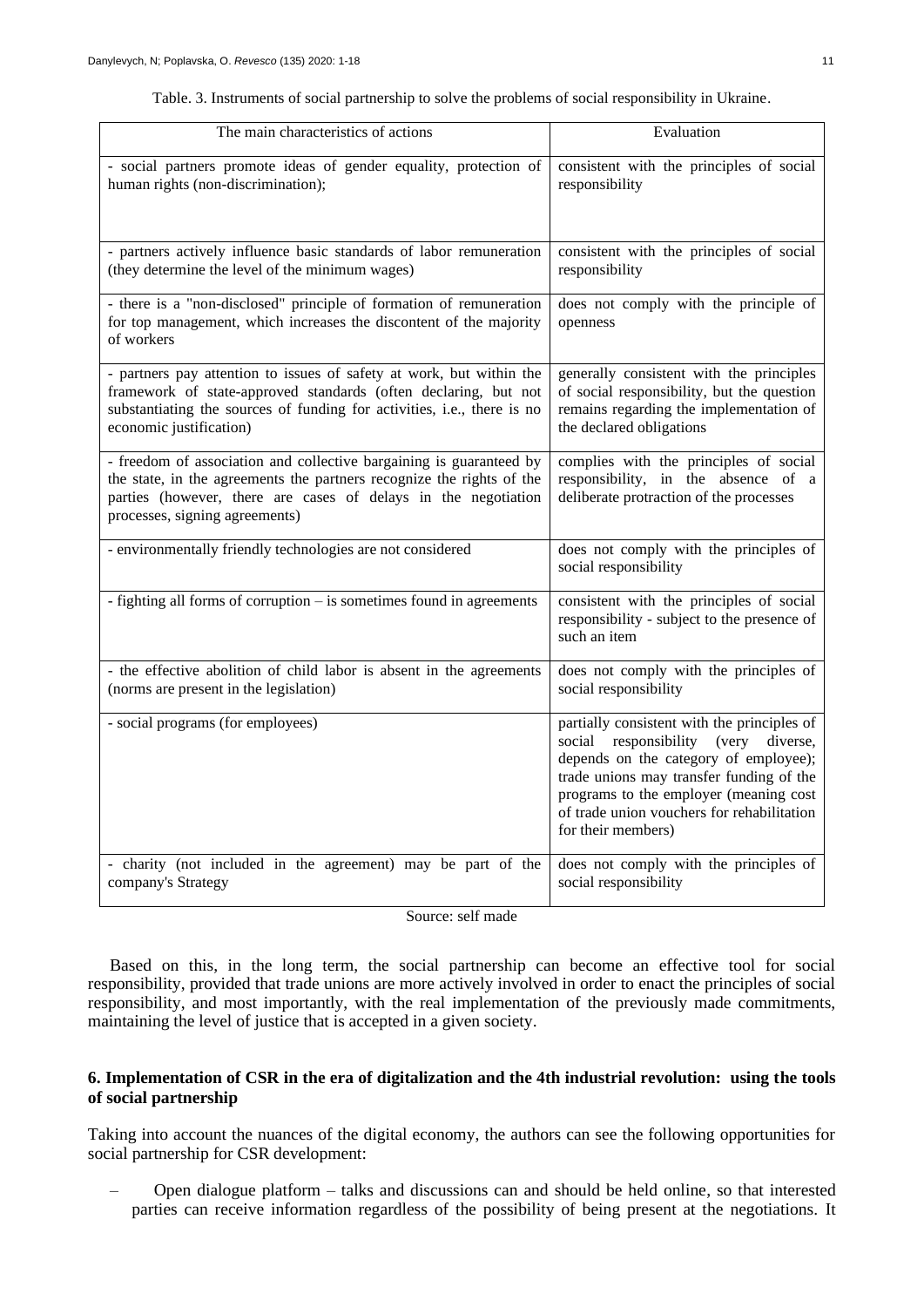should be noted that the registration for viewing such a broadcast should not be closed, and information about the dialogue have to be announced at least 10 days before the event. This approach makes it possible to review the event at a convenient time for a more detailed analysis of proposals for researchers into CSR and social partnership. Also, such a platform will become an information resource where you can store all the materials, the results of negotiations, etc.

– Innovation and experience platform (see Fig.6) – the accumulated experience in solving social and labor problems, implementation of CSR provisions and implementation of sustainable development Goals should be saved in the cloud and form a Database of CSR and social dialogue. In fact, digital technologies make it possible to create a database of project descriptions and proposals, successful solutions, as well as the scientific studies. This will enable all participants in the social dialogue to choose and see the possibility of implementing a specific activity for their organization, knowing in advance all possible risks. Of course, such a database should be accessible to all participants (ideally, such a database can contain information about CSR companies from all around the world, social partnership practices at different levels and in different countries). A special feature of the platform should be its innovative component. We mean that the database should be filled with projects of third parties to address the objectives of the Sustainable development goals. For example, a University or a group of scientists, conducting a study of CSR and the impact of any factors on it, can offer CSR models for enterprises that reached different stages of development (growth, decline, etc.). Thus, having some abstract models, practitioners (partners) can choose the most appropriate options and ways to achieve CSR goals.

Figure. 6. The platform model of innovation and experience for the CSR projects (DB – a database).

| DB "current Practices Of Companies<br>(Description, Performance Analysis By<br>The Criteria Of Compliance With The<br>Sustainable Development Goals)" |  |                                                                                                   | DB "requests of the society (analytical<br>materials, surveys, research)"                                                          |
|-------------------------------------------------------------------------------------------------------------------------------------------------------|--|---------------------------------------------------------------------------------------------------|------------------------------------------------------------------------------------------------------------------------------------|
|                                                                                                                                                       |  | the interaction of business -<br>the scientific and educational<br>sector - society and the state |                                                                                                                                    |
| DB "development, implementation and<br>improvement of CSR practices<br>(description of activities, costs and<br>efficiency assessments)"              |  |                                                                                                   | DB "educational projects of the state<br>(their description, evaluation of<br>implementation, identification of<br>problem areas)" |

#### Source: self made

– A platform for selecting the optimal project – given the huge amount of information, both statistical and qualitative on CSR and social partnership issues, the compiled database (see innovation and experience platform) should be able to carry out additional functions. First, it is the analysis and the development of criteria for the selection of high-quality projects, taking into account the nuances of the legislation and values held by society. Secondly, on the basis of models, the standard algorithms for achieving CSR goals and forms for evaluating the effectiveness of CSR programs and the implementation of social dialogue can be proposed.

Let's consider the example of Ukraine. Domestic legislation (Law of Ukraine 2010; Law of Ukraine, 1993) implies that social dialogue takes place at several levels: state, industry, region (based on the law, this is an administrative-territorial unit) and enterprise. Accordingly, at each level, different organizations will be acting as participants. Upon close examination, we note that the same participants can be involved at any level of social partnership. For example, in Ukrzaliznitsa (the company is a monopolist in the railway services market), the company's top management acts as a signatory of a collective agreement and as a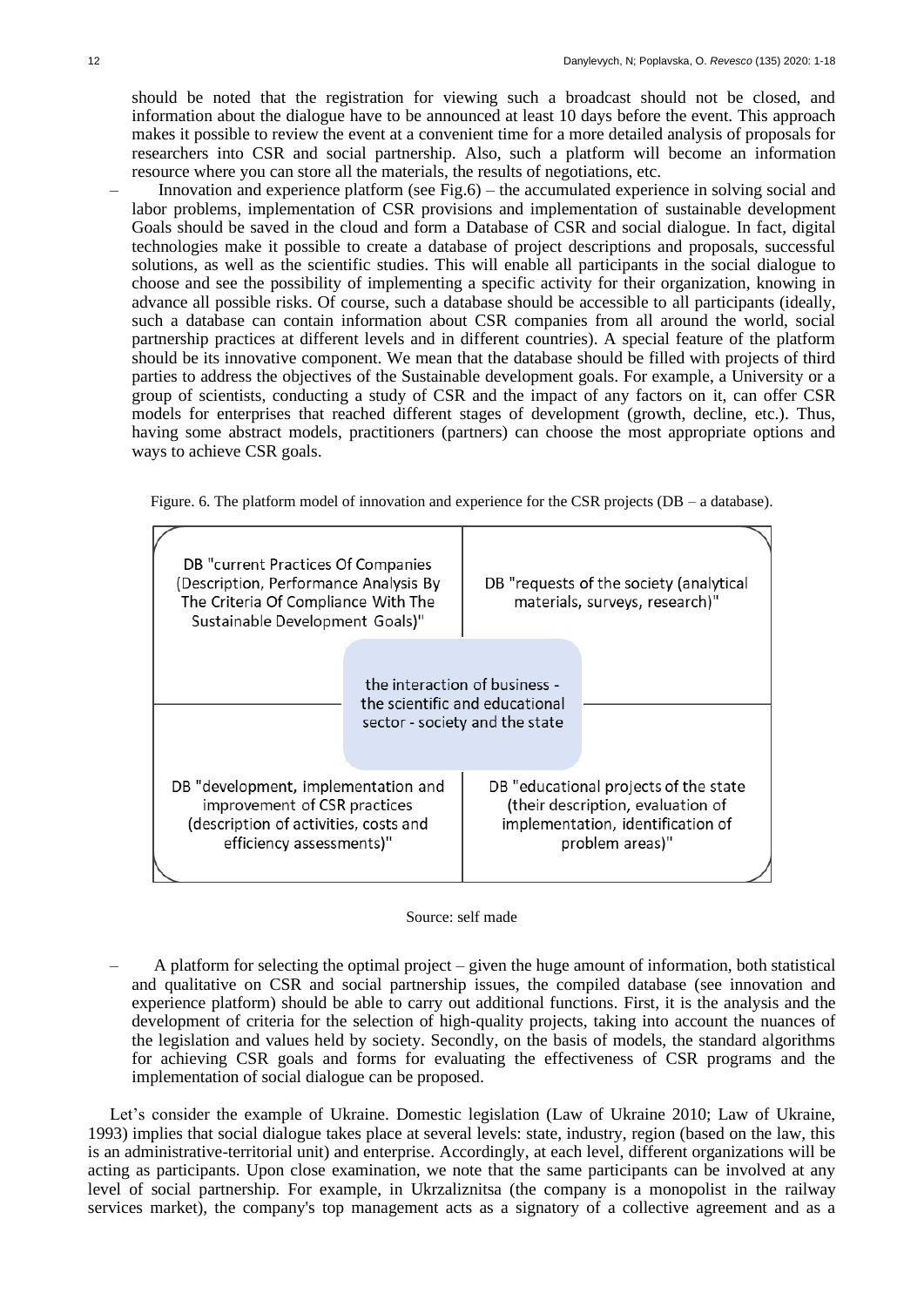signatory of a sectoral agreement, the trade union organization of railway workers and transport builders of Ukraine also participates in these two levels. In this case, a branch agreement is a collective agreement. At the same time in the regional offices there are separate collective agreements. Such a situation stimulates conflicts of interest between structural units and reduces the weight of a collective agreement. In addition, some large companies (for example, Metinvest) are located in a limited area (usually in one or two administrative-territorial unit). At the same time, they cannot participate in the negotiations at the regional level, since they belong to the relevant industry. Therefore, the company (management) agrees on investment projects with specific heads of the administrative-territorial unit, while other social partners do not participate in this.

Therefore, by having a platform of experience and innovation, you can choose the optimal model of social dialogue for both the company and the country. The authors consider the combined model of social dialogue to be optimal for Ukraine. It assumes:

- 1. Preservation of the General agreement to determine strategic priorities, to consolidate the basic social and labor standards. In fact, at this level, there should be a social dialogue between society, the state and business, i.e. the discussion of basic the social and labor issues. Thus, social partners should be not only trade unions, employers' associations, representatives of the government (Ministry), but also public organizations – associations of professionals, namely in the IT field, human rights protection groups, scientific communities.
- 2. Modernization on the industry level. Since agreements at this level are signed between the relevant ministries and trade Union associations, it is necessary to involve the scientific community to solve social problems. It is the scientific community that will give impetus to the introduction of the leading CSR practices to the management of companies and the state, will help businesses to justify innovations and develop the correct strategy for the implementation of commitments. Based on this, social dialogue should be conducted exclusively for the organizations of the public sector of the economy (education, health, culture, sports), as well as General purpose (trade), and infrastructural (transport, communications, energy). This is important from the point of view of the social and economic security of the country, and will make the negotiation process more transparent and goals of social agreements more achievable and realistic.
- 3. Modernization of the regional level. Unfortunately, this level in Ukraine is very primitive, because it covers only the sphere of public utilities (note by the authors – now this area is undergoing radical changes) and is oriented on the region as an administrative-territorial unit. At the same time, there are no employers' associations on a regional basis. It is impossible to tell whose rights are defended by the Regional trade Union cells, i.e. they are just formal. There is a dissonance between regional and industrial levels of social dialogue, misunderstanding of the role of these agreements. At the same time, the authors believe that regional agreements could become an effective tool for solving most of the social problems of the regions if they undergo the changes in the format and attract real participants. Thus, as the social partners there should be representatives of business in the region, local administrations and public organizations. The issues discussed by the social partners may concern all areas: economic, social and cultural. The purpose of this agreement is the sustainable development of the region by several ways, including through the formation of an attractive business environment, stimulating the improvement of the quality of labor potential, etc.
- 4. Taking into account the stages of development of the company during the preparation and signing of collective agreements, the development of CSR strategies. Having conducted the content analysis of collective agreements in the leading companies of Ukraine and correlating their level of socioeconomic development and organizational maturity, the authors came to the conclusion that in the preparation of CSR policy and collective agreements it is necessary to consider the willingness of companies to meet their commitments and risks of the market. Based on this, the authors have compiled a table of key issues that are important for the negotiation process in companies at different cycles / stages of development (see Table 4).

Table.4. Key issues of negotiation process in companies at different cycles / stages of development.

| Key issues<br>of the   | The development stages of the company | Control of<br>issues in an |                            |                      |                       |
|------------------------|---------------------------------------|----------------------------|----------------------------|----------------------|-----------------------|
| negotiation<br>process | The stage of<br>development           | The stage of success       | The stage of<br>stagnation | The stage of closure | industry<br>agreement |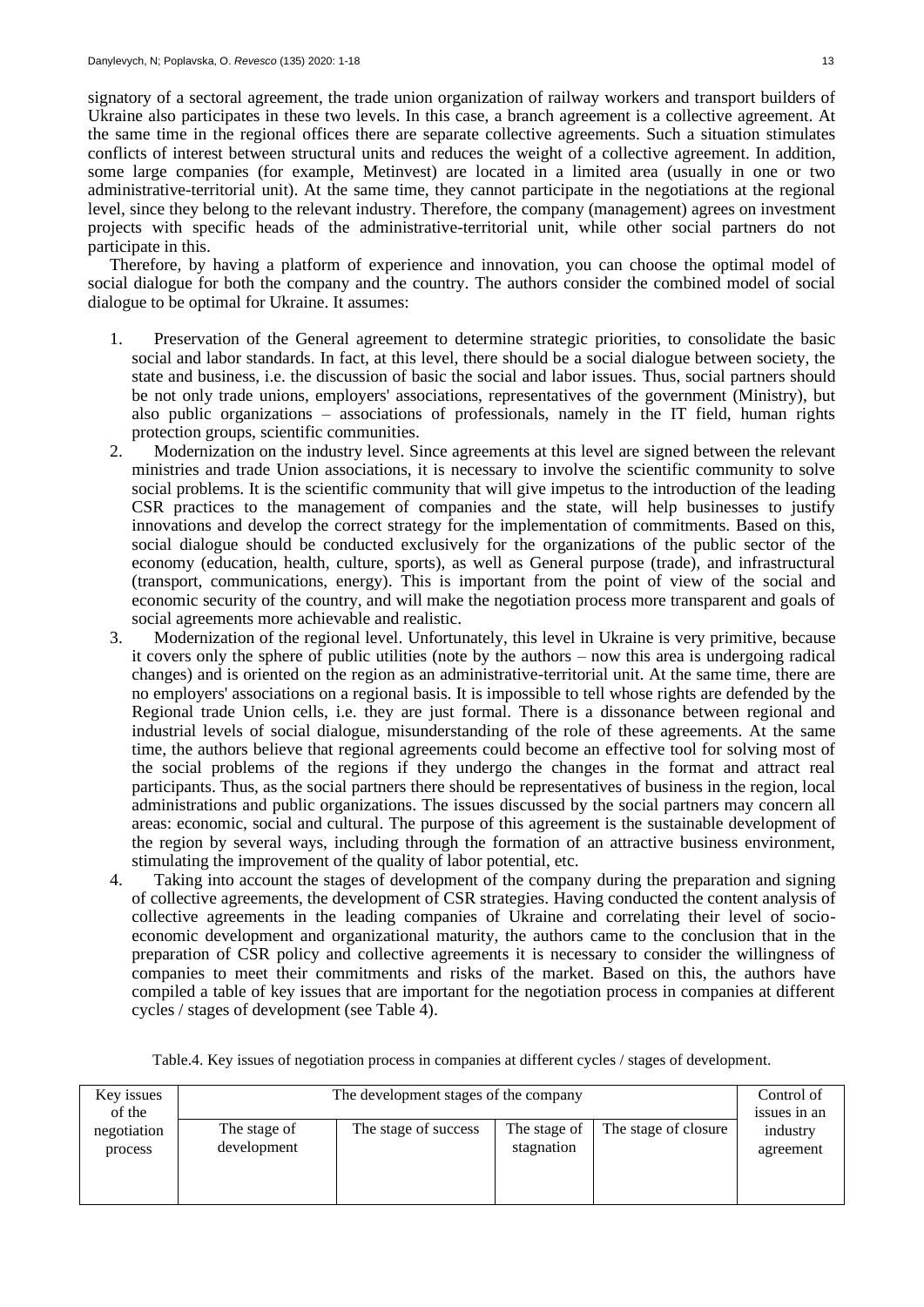| Common<br>rights                                        | 1)<br>Guarantee -<br>Decent working<br>conditions - integral<br>indicator higher than<br>the national average;<br>discriminatio<br>2)<br>$n$ – total absence | 1)<br>Guarantee -<br>Decent working<br>$conditions - an$<br>integral indicator<br>higher than the<br>average in the<br>companies of this type<br>of business in the<br>world;<br>2)<br>discriminatio<br>n - total absence | Guarantee - Decent<br>1)<br>working conditions – integral<br>indicator higher than the national<br>average;<br>discrimination - total<br>2)<br>absence                                                                                                       |                                                                                                         | Obligatory      |
|---------------------------------------------------------|--------------------------------------------------------------------------------------------------------------------------------------------------------------|---------------------------------------------------------------------------------------------------------------------------------------------------------------------------------------------------------------------------|--------------------------------------------------------------------------------------------------------------------------------------------------------------------------------------------------------------------------------------------------------------|---------------------------------------------------------------------------------------------------------|-----------------|
| Employment                                              | Full time employment                                                                                                                                         | Full time<br>employment, flexible<br>employment                                                                                                                                                                           | Part-time or<br>flexible<br>employment                                                                                                                                                                                                                       | Reduced working<br>hours, remote<br>employment                                                          | Obligatory      |
| Base rate /<br>grade or<br>minimum<br>wages             | At a level not lower<br>than the minimum<br>wage                                                                                                             | At a level not lower<br>than 1.5 the minimum<br>wage                                                                                                                                                                      |                                                                                                                                                                                                                                                              | At a level not lower than the<br>minimum wage                                                           | Obligatory      |
| Material<br>(financial)<br>motivation                   | Additional payments,<br>allowances, bonuses,<br>lump sum payments.<br><b>Result orientation</b>                                                              | Additional payments,<br>allowances, bonuses,<br>lump sum payments.<br>Result orientation.<br>Social package meets<br>needs<br>the<br>of<br>employees                                                                      | Additional<br>payments,<br>allowances,<br>bonuses,<br>lump<br>sum<br>payments.<br>Result<br>orientation<br>be<br>(can<br>based<br>on<br>KPIs).<br>The<br>social<br>package<br>is<br>differentiate<br>d depending<br>on the result<br>of work and<br>position | Additional<br>payments,<br>allowances,<br>lump<br>sum<br>payments.(accordin<br>g to the legislation)    | Recommende<br>d |
| Social<br>guarantees                                    | Professional<br>development, training,<br>social<br>insurance<br>(medical)                                                                                   | Professional<br>development, training,<br>social<br>insurance<br>(medical<br>pension),<br>health improvement of<br>employees and their<br>families, preferential<br>leasing / housing                                     | Professional<br>development<br>training,<br>social<br>insurance<br>(medical,<br>pension),<br>health<br>care<br>for<br>employees                                                                                                                              | There<br>are<br>no<br>additional<br>guarantees,<br>except<br>for those as defined<br>by the legislation | Recommende<br>d |
| Social<br>development<br>, corporate<br>commitment<br>S | Social responsibility of business, corporate culture, ethics                                                                                                 |                                                                                                                                                                                                                           |                                                                                                                                                                                                                                                              |                                                                                                         | Obligatory      |
| Validity,<br>prolongation                               | year                                                                                                                                                         | At least 1 year, prolongation for a period of not more than 1                                                                                                                                                             | At least 1 year,<br>no prolongation                                                                                                                                                                                                                          | Obligatory                                                                                              |                 |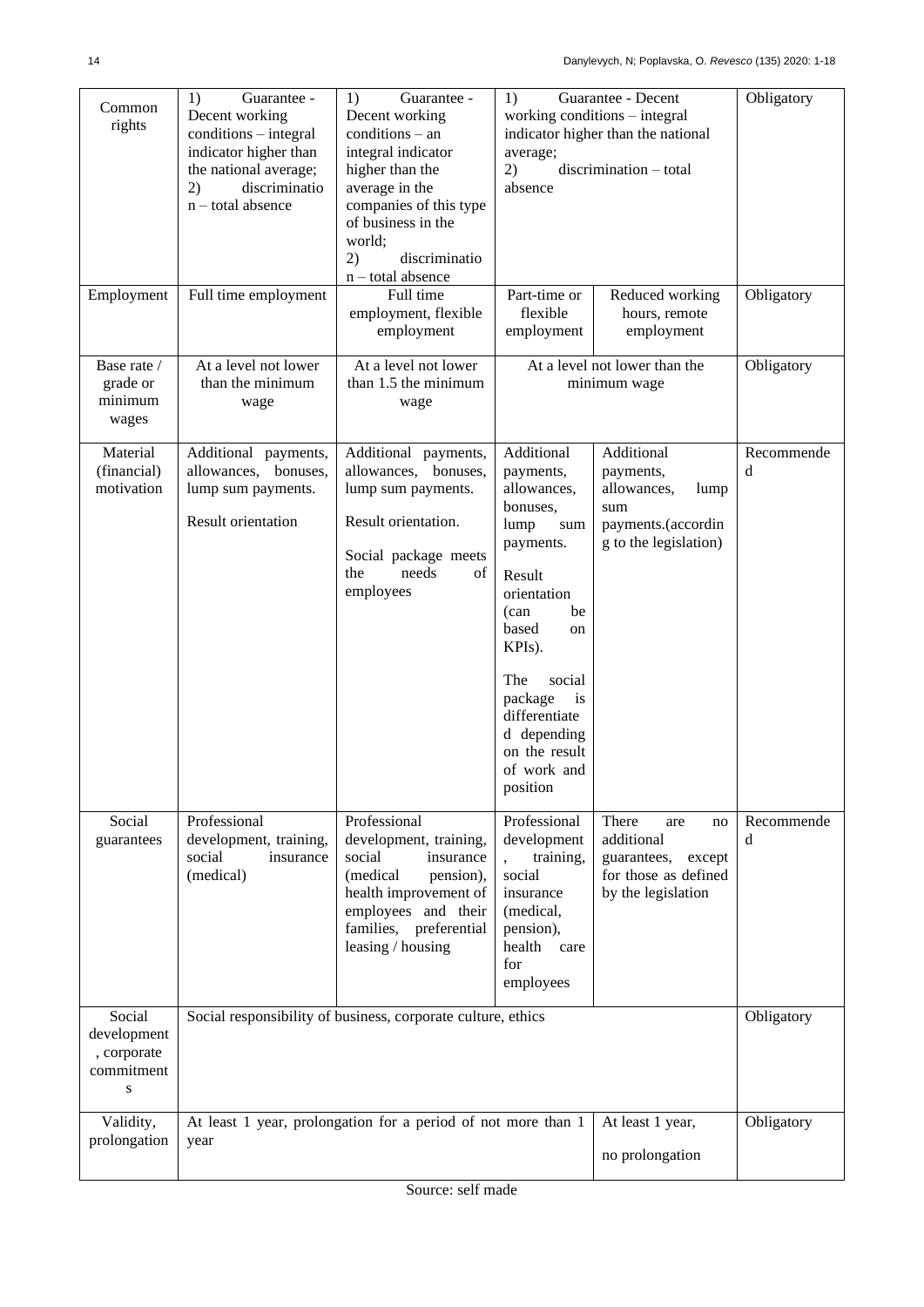- Public involvement. The involvement of the public into the development of CSR policy should be taken as an important component. The authors believe that social dialogue should not be limited to the level of the company. Thus, all interested persons and organizations, i.e. the public, should be involved into execution of the tasks, both of social dialogue and CSR. The current trends in state governance show that governments cannot fully solve the social problems of society like human trafficking or child labor. People who have suffered from those evils often cannot fully recover, they are withdrawn and depressed, cannot communicate with government officials. And in this case, the help of public organizations is invaluable (the one who survived the horrors of human trafficking will better understand the affected party and will be able to help suffering person to return to normal working and social life). Public organizations provide psychological support to victims, as well as training the people with a high risk factor to recognize the dangers of human trafficking. In addition, a pilot project on entrepreneurship training for victims of violence (thereby restoring faith into the jurisdiction and the law) was carried out in the early 2000s with the assistance of the ILO (Study of the Situation in the Field of Labor Migration: Ukreina's Analytical Report, 2005). For example, in Ukraine, the NGO La Strada has been conducting educational work for 16 years (according to their statements they organized 24 607 preventive actions (interactive workshops, lectures, trainings, workshops) to more than 656 828 of members of the target group) (La-strada , 2016). That is why public organizations are more sensitive to social problems and can bring forward the most important tasks for business.

#### **7. Conclusion and discussion**

The rapid development of the digital economy contributes to the formation of new management models, dictates additional requirements for the training and development of labor resources, and increases the responsibility of each market actor for the final results of work. At the same time, all countries face social challenges of the 4th industrial revolution, which can be solved only in dialogue with all market participants: trade unions, business, society (public organizations), the state and scientific communities. It is important that all participants are concerned with achieving the sustainable development Goals. Therefore, in a joint effort, the challenges of the digital economy become transformed into opportunities.

For Ukraine, the search for solutions to its socio-economic problems, especially in the era of digitalization, to a greater extent lies in the area of improving social dialogue and expanding CSR practices. Unfortunately, our state often ignores the opinion of social partners and imposes a tough policy, which leads, even with the right decisions, to a lack of understanding and opposition to the changes. For example, the implementation of overestimated obligations in the remuneration of teachers was ultimately impossible due to the lack of real funding sources (as it was indicated by employers and trade unions) and provoked the governement's demand to optimize the number of staff and educational institutions (which caused a huge negative resonance in society). In addition, the lack of consultation with the scientific community only exacerbated the situation, as the proposed unreasonable approach to the differentiation of wages only exacerbated the problem of turnover of highly qualified personnel.

Today Ukraine is actively developing the IT sector, which gives hope for a positive result in the development of an open democratic state and the fight against corruption. And despite the fact that the country is taking only the first steps in building of an open social dialogue, the adoption of the authors' findings will accelerate these processes. In the framework of interaction proposed by the authors, the digitalization not only delivers the challenges, but also simplifies and opens the dialogue between partners, allows using the potential of social dialogue for the implementation of corporate social responsibility strategies of companies and the state.

This study is a continuation of the scientific search for sustainable development tools and solutions to social partnership problems in the world. Given the relevance of the issue of collective responsibility of social partners, the expansion of the circle of participants in social dialogue and the subject of negotiations, the article has a number of discussion points. Since the authors rely on theories in which the basis of human and group behavior is not only economic motives, but also values and social goals, the conclusions have a number of limitations: in case of economic crises and changes in the social structures of society, we can observe both the cohesion of society and deepening of its fragmentation, which against the backdrop of state corruption can devalue any agreements reached between the main social partners. This phenomenon requires a more in-depth study and identification of causes, methods of alleviating the risks. In addition, they require further substantiation of the criteria for choosing a CSR model for various formats of social dialogue and social and labor relations when changing the country's specialization. It is important to understand what the roles of each partner will be and what is the responsibility in a particular segment / subject of a social contract.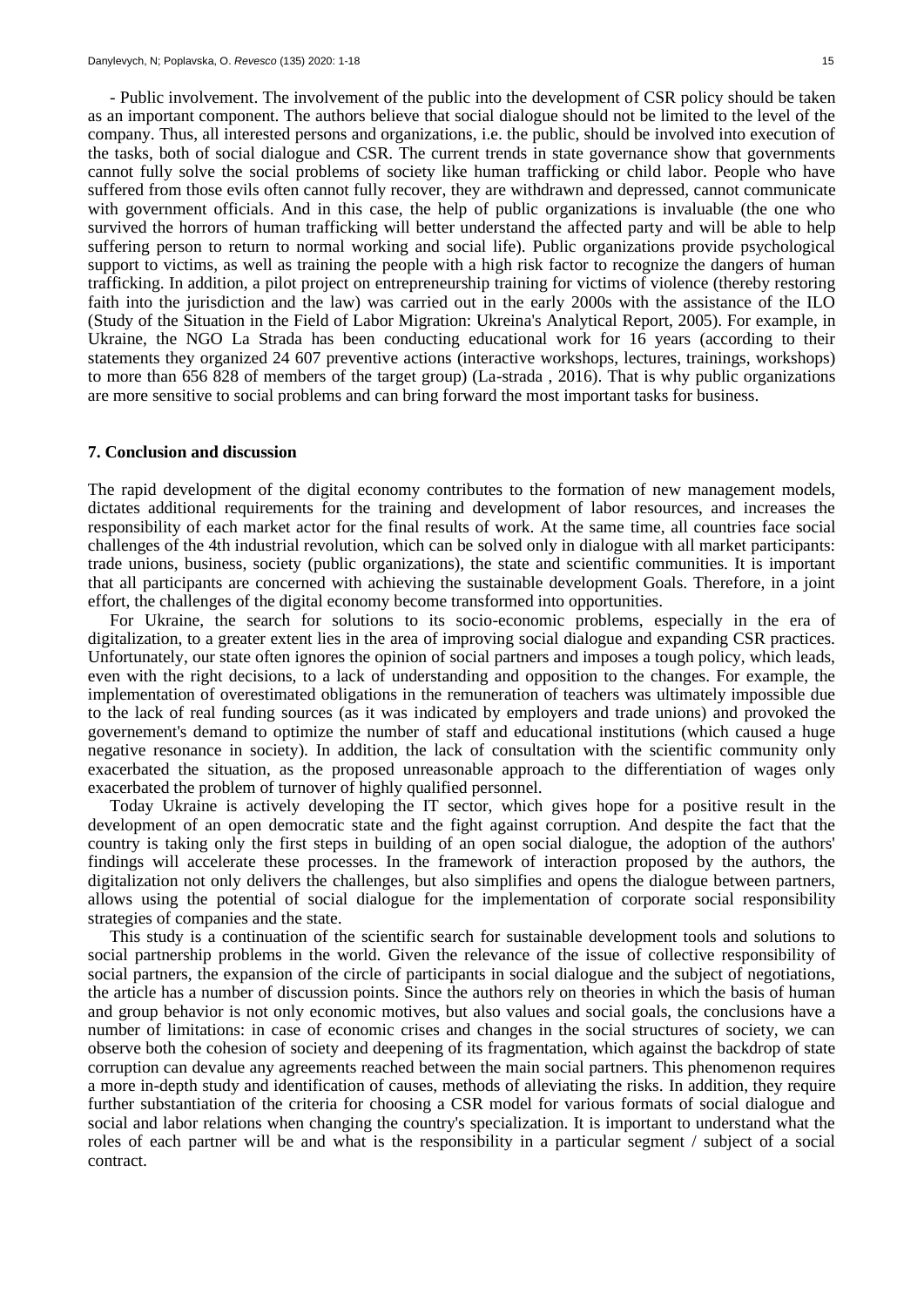## **8. References**

- 1kr.ua (2016) This year Metinvest Group is directing over UAH 30 million to Krivoy Rog social programs. *1kr.ua*. 18.07.2016. Available on the Internet: [https://1kr.ua/news-27392.html.](https://1kr.ua/news-27392.html)
- Aviation Industry Sectoral Agreement for 2016-2018. Available on the Internet: [http://fpsu.org.ua/images/images/2016/September/290916/%D0%93%D0%90%D0%9B%D0%A3%D0%97%D0%9](http://fpsu.org.ua/images/images/2016/September/290916/ГАЛУЗЕВА_УГОДА_2016-2018.pdf) [5%D0%92%D0%90\\_%D0%A3%D0%93%D0%9E%D0%94%D0%90\\_2016-2018.pdf.](http://fpsu.org.ua/images/images/2016/September/290916/ГАЛУЗЕВА_УГОДА_2016-2018.pdf)
- Cabinet of Ministers of Ukraine (2016) Order of the Ministry of Ukraine No. 161-r of March 16, 2016. On Approval of the Strategy for Overcoming Poverty. Available on the Internet: [http://zakon0.rada.gov.ua/laws/show/161-2016-](http://zakon0.rada.gov.ua/laws/show/161-2016-р) [%D1%80.](http://zakon0.rada.gov.ua/laws/show/161-2016-р)
- Cabinet of Ministers of Ukraine (2018) Order of the Ministry of Ukraine No. 67-r of January 17, 2018. On Approval of the Concept for the Development of the Digital Economy and Society of Ukraine for 2018-2020 and validation of the plan of measures for its implementation. Available on the Internet: [https://zakon.rada.gov.ua/laws/show/67-](https://zakon.rada.gov.ua/laws/show/67-2018-р) [2018-%D1%80.](https://zakon.rada.gov.ua/laws/show/67-2018-р)
- Chala N., Poplavska O. (2017) The 4th industrial revolution and innovative labor: trends, challenges, forecast. *Man - Society - Economy*. *Intellectualisation and Humanisation of Work,* Vol. 4. Zielena Gora, pp. 141 – 155.
- Collective agreement between the administration of the State territorial-branch association "South-Western Railway" and the Road Committee of the trade union of railwaymen and Available on the Internet: transport builders of Ukraine (2018). Available on the Internet[: http://dprofpzz.org.ua/norm/koldogovir/.](http://dprofpzz.org.ua/norm/koldogovir/)
- CSR Development Center (2017) Transparency index of Ukrainian companies' websites 2017. Available on the Internet:

[http://old.csr-ukraine.org/wp-content/uploads/2018/10/Transp\\_Index\\_2018\\_preview-](http://old.csr-ukraine.org/wp-content/uploads/2018/10/Transp_Index_2018_preview-.pdf?fbclid=IwAR3t8Twai7_wBdLHAsFTZEZnjI3D4L6yOc3rOtF48UnMloCbGh8iVHwNZIs)

[.pdf?fbclid=IwAR3t8Twai7\\_wBdLHAsFTZEZnjI3D4L6yOc3rOtF48UnMloCbGh8iVHwNZIs.](http://old.csr-ukraine.org/wp-content/uploads/2018/10/Transp_Index_2018_preview-.pdf?fbclid=IwAR3t8Twai7_wBdLHAsFTZEZnjI3D4L6yOc3rOtF48UnMloCbGh8iVHwNZIs)

Damian Grimshaw, Aristea Koukiadaki, Isabel Tavora. (2017) Social Dialogue and Economic Performance. What matters for business. A review. International Labour Organization. Brussel. Available on the Internet: [https://www.ilo.org/wcmsp5/groups/public/---ed\\_protect/---protrav/---](https://www.ilo.org/wcmsp5/groups/public/---ed_protect/---protrav/---travail/documents/publication/wcms_571914.pdf)

[travail/documents/publication/wcms\\_571914.pdf.](https://www.ilo.org/wcmsp5/groups/public/---ed_protect/---protrav/---travail/documents/publication/wcms_571914.pdf)

Energoatom (2017) Collective agreement for 2017. [http://energoatom.kiev.ua/files/file/kd\\_ta\\_dodatki\\_2017.pdf.](http://energoatom.kiev.ua/files/file/kd_ta_dodatki_2017.pdf)

- Energy of the world and Ukraine (2018) Ukraine: NAEC "Energoatom" got the first place among state-owned companies on the Transparency Index. Available on the Internet: [https://ukrenergy.dp.ua/2018/12/21/ukraina-naek](https://ukrenergy.dp.ua/2018/12/21/ukraina-naek-energoatom-poluchila-pervoe-mesto-sredi-gosudarstvennyx-kompanij-po-indeksu-prozrachnosti.html)[energoatom-poluchila-pervoe-mesto-sredi-gosudarstvennyx-kompanij-po-indeksu-prozrachnosti.html.](https://ukrenergy.dp.ua/2018/12/21/ukraina-naek-energoatom-poluchila-pervoe-mesto-sredi-gosudarstvennyx-kompanij-po-indeksu-prozrachnosti.html)
- Giubilini A. (2018). What in the World Is Collective Responsibility? D*ialectica* 72(2):191-217 ·June 2018 р.191-217 Available **on** on the Internet: [https://www.researchgate.net/publication/327205156\\_What\\_in\\_the\\_World\\_Is\\_Collective\\_Responsibility](https://www.researchgate.net/publication/327205156_What_in_the_World_Is_Collective_Responsibility)

[https://www.researchgate.net/publication/23954450\\_Corporate\\_social\\_responsibility\\_The\\_3C-SR\\_model.](https://www.researchgate.net/publication/23954450_Corporate_social_responsibility_The_3C-SR_model)

- Integrated report of Ukrzaliznytsya PJSC (2017) Available on the Internet: [https://www.uz.gov.ua/files/file/%D0%86%D0%BD%D1%82%D0%B5%D0%B3%D1%80%D0%BE%D0%B2%](https://www.uz.gov.ua/files/file/Інтегрований%20звіт%202017.pdf) [D0%B0%D0%BD%D0%B8%D0%B9%20%D0%B7%D0%B2%D1%96%D1%82%202017.pdf.](https://www.uz.gov.ua/files/file/Інтегрований%20звіт%202017.pdf)
- International Atomic Energy Agency (2018) IAEA completed safety assessment of long-term operation for the SouthUkrainian NPP. Available on the Internet: [https://www.iaea.org/ru/newscenter/pressreleases/magate-zavershilo](https://www.iaea.org/ru/newscenter/pressreleases/magate-zavershilo-ocenku-bezopasnosti-dolgosrochnoy-ekspluatacii-dlya-yuzhno-ukrainskoy-aes)[ocenku-bezopasnosti-dolgosrochnoy-ekspluatacii-dlya-yuzhno-ukrainskoy-aes.](https://www.iaea.org/ru/newscenter/pressreleases/magate-zavershilo-ocenku-bezopasnosti-dolgosrochnoy-ekspluatacii-dlya-yuzhno-ukrainskoy-aes)
- Kanji R., Agrawal R. (2016) Models of Corporate Social Responsibility: Comparison, Evolution and Convergence. *IIM Kozhikode Society & Management Review*. 5(2) pp. 141–155 2016 Indian Available on the Internet: [https://pdfs.semanticscholar.org/5b94/528e0f8e44211e344aba905d2f19bbdce017.pdf.](https://pdfs.semanticscholar.org/5b94/528e0f8e44211e344aba905d2f19bbdce017.pdf)
- KNEU (2017) Collective agreement for 2017-2019. [https://kneu.edu.ua/userfiles/trade\\_union/documents/KD-](https://kneu.edu.ua/userfiles/trade_union/documents/KD-2017_reD194stracD196ya.pdf)[2017\\_reD194stracD196ya.pdf.](https://kneu.edu.ua/userfiles/trade_union/documents/KD-2017_reD194stracD196ya.pdf)
- La-strada (2016) Report on the activities of the National Coaching Network for the first half of 2016. Available on the Internet: [https://la-strada.org.ua/ucp\\_mod\\_materials\\_show\\_243.html.](https://la-strada.org.ua/ucp_mod_materials_show_243.html)
- Law of Ukraine. (1993) About collective agreements and agreements [https://zakon.rada.gov.ua/laws/show/3356-12.](https://zakon.rada.gov.ua/laws/show/3356-12)
- Law of Ukraine. (2010) About Social Dialogue [https://zakon.rada.gov.ua/laws/show/2862-17.](https://zakon.rada.gov.ua/laws/show/2862-17)
- LB.UA (2018) Business that Changes the Country: winners of the national competition for the best CSR projects are announced. *LB.ua*, December 19, 2018. Available on the Internet: [https://lb.ua/economics/2018/12/19/415370\\_biznes\\_menyaet\\_stranu.html.](https://lb.ua/economics/2018/12/19/415370_biznes_menyaet_stranu.html)
- Maimunah I. (2009) Corporate Social Responsibility and Its Role in Community Development: an International Perspective. *Uluslararası Sosyal Araştırmalar Dergisi. The Journal of International Social Research*. Volume 2 / 9. Available on the Internet: [http://www.sosyalarastirmalar.com/cilt2/sayi9pdf/ismail\\_maimunah.pdf.](http://www.sosyalarastirmalar.com/cilt2/sayi9pdf/ismail_maimunah.pdf)
- Marcel van Marrewijk. Concepts and Definitions of CSR and Corporate Sustainability: Between Agency and Communion. *Journal of Business Ethics*. 44(2):95-105 May 2003 Available on the Internet: [https://www.researchgate.net/publication/226846604\\_Concepts\\_and\\_Definitions\\_of\\_CSR\\_and\\_Corporate\\_Sustaina](https://www.researchgate.net/publication/226846604_Concepts_and_Definitions_of_CSR_and_Corporate_Sustainability_Between_Agency_and_Communion) [bility\\_Between\\_Agency\\_and\\_Communion.](https://www.researchgate.net/publication/226846604_Concepts_and_Definitions_of_CSR_and_Corporate_Sustainability_Between_Agency_and_Communion)
- Media group «1+1» (2017) Corporate Social Responsibility Report 2017. Available on the Internet: [https://media.1plus1.ua/storage/KSV\\_zv%D1%96t\\_2017\\_1+1\\_med%D1%96a-1543932965945.pdf.](https://media.1plus1.ua/storage/KSV_zvіt_2017_1+1_medіa-1543932965945.pdf)
- Meehan J., Meehan K. and Richards A. (2006) Corporate social responsibility: The 3C-SR model. *International Journal of Social Economics*. Vol. 33 No. 5/6, pp. 386-398 Available on the Internet: [https://www.researchgate.net/publication/23954450\\_Corporate\\_social\\_responsibility\\_The\\_3C-SR\\_model.](https://www.researchgate.net/publication/23954450_Corporate_social_responsibility_The_3C-SR_model)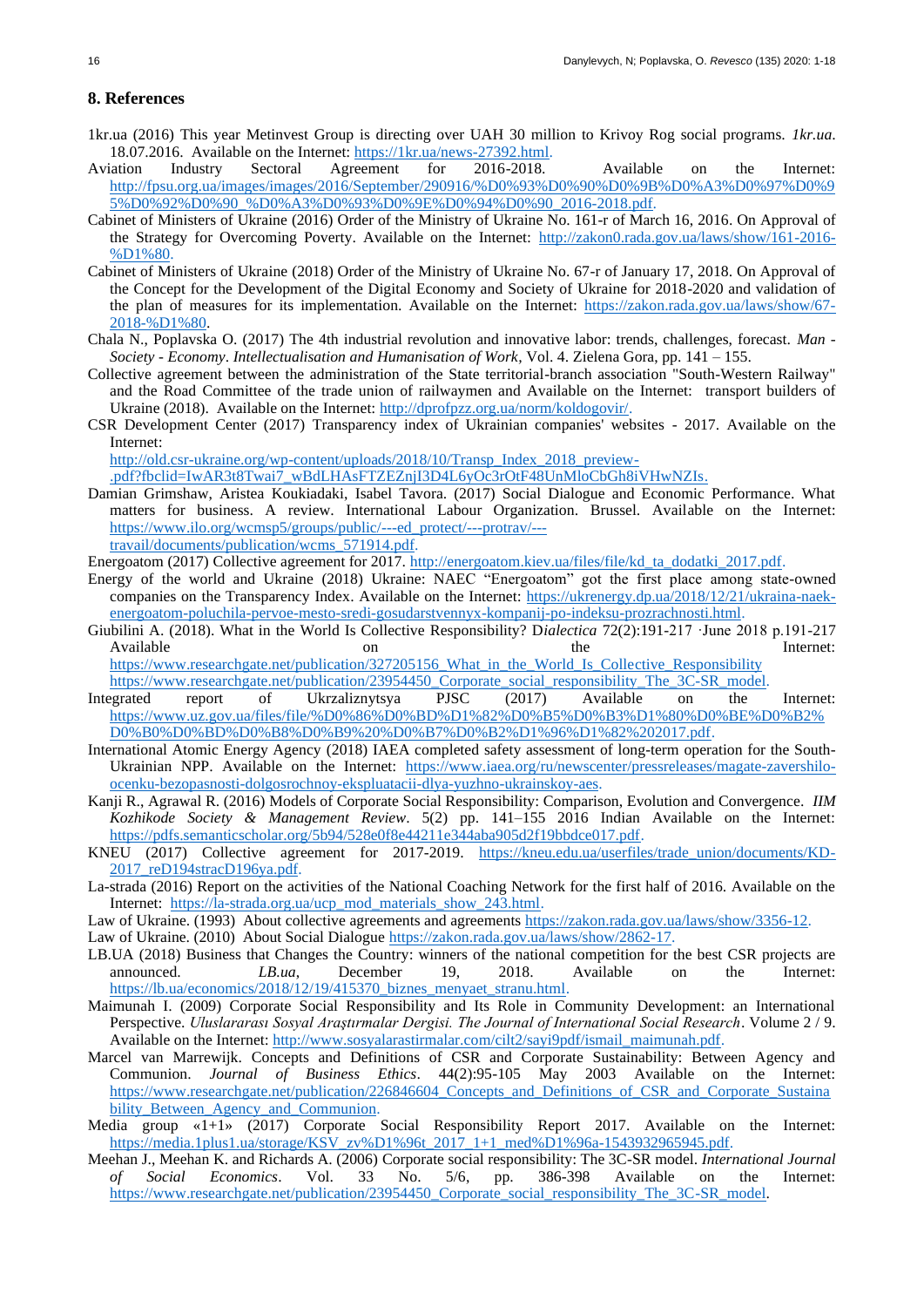- Metinvest (2013) Metinvest Social Partnership Programs -2013. Available on the Internet: [https://metinvestholding.com/ru/media/news/1989.](https://metinvestholding.com/ru/media/news/1989)
- Metinvest (2016) Collective agreement for 2016-2017. Available on the Internet: [http://www.profkom](http://www.profkom-mrmz.com.ua/wp-content/uploads/2016/12/КД-на-2016-год-ООО-МЕТИНВЕСТ-МРМЗ-от-22-02-2016г-профком-1.pdf)[mrmz.com.ua/wp-content/uploads/2016/12/%D0%9A%D0%94-%D0%BD%D0%B0-2016-](http://www.profkom-mrmz.com.ua/wp-content/uploads/2016/12/КД-на-2016-год-ООО-МЕТИНВЕСТ-МРМЗ-от-22-02-2016г-профком-1.pdf) [%D0%B3%D0%BE%D0%B4-%D0%9E%D0%9E%D0%9E-](http://www.profkom-mrmz.com.ua/wp-content/uploads/2016/12/КД-на-2016-год-ООО-МЕТИНВЕСТ-МРМЗ-от-22-02-2016г-профком-1.pdf)

[%D0%9C%D0%95%D0%A2%D0%98%D0%9D%D0%92%D0%95%D0%A1%D0%A2-](http://www.profkom-mrmz.com.ua/wp-content/uploads/2016/12/КД-на-2016-год-ООО-МЕТИНВЕСТ-МРМЗ-от-22-02-2016г-профком-1.pdf) [%D0%9C%D0%A0%D0%9C%D0%97-%D0%BE%D1%82-22-02-2016%D0%B3-](http://www.profkom-mrmz.com.ua/wp-content/uploads/2016/12/КД-на-2016-год-ООО-МЕТИНВЕСТ-МРМЗ-от-22-02-2016г-профком-1.pdf)

[%D0%BF%D1%80%D0%BE%D1%84%D0%BA%D0%BE%D0%BC-1.pdf.](http://www.profkom-mrmz.com.ua/wp-content/uploads/2016/12/КД-на-2016-год-ООО-МЕТИНВЕСТ-МРМЗ-от-22-02-2016г-профком-1.pdf)

- Mulyar G. (2017) We care about people. Available on the Internet: [http://nfr2017.energoatom.kiev.ua/ua/employees.php.](http://nfr2017.energoatom.kiev.ua/ua/employees.php)
- Ondari-Okemwa E. (2011) The strategic importance of identifying knowledge-based and intangible assets for generating value, competitiveness and innovation in sub-Saharan Africa. *South African Journal of Libraries and Information Science* January. Available on the Internet: [https://www.researchgate.net/publication/272996116\\_The\\_strategic\\_importance\\_of\\_identifying\\_knowledge](https://www.researchgate.net/publication/272996116_The_strategic_importance_of_identifying_knowledge-based_and_intangible_assets_for_generating_value_competitiveness_and_innovation_in_sub-Saharan_Africa)based and intangible assets for generating value competitiveness and innovation in sub-Saharan Africa.
- Online Browsing Platform (OBP) (2010) ISO 26000:2010. Available on the Internet: [https://www.iso.org/obp/ui/#iso:std:iso:26000:ed-1:v1:en:sec:6.3.](https://www.iso.org/obp/ui/#iso:std:iso:26000:ed-1:v1:en:sec:6.3)
- Redman E. (2005) Three Models of Corporate Social Responsibility: Implications for Public Policy. *ROOSEVEL REVIEW*. Summer. pp. 95-108 Available on the Internet: REVIEW. Summer. pp. 95-108 Availal<br>[https://files.meetup.com/1325336/Three%20Models%20of%20CSR.pdf.](https://files.meetup.com/1325336/Three%20Models%20of%20CSR.pdf)
- Sectoral agreement between the Ministry of Infrastructure of Ukraine and the Council of the Union of Railway workers and Transport Builders of Ukraine for 2017-2021 (2017). Available on the Internet: [http://zalp.org.ua/images/stories/Zkachka/Gal\\_Ugoda\\_do\\_2021.pdf.](http://zalp.org.ua/images/stories/Zkachka/Gal_Ugoda_do_2021.pdf)
- Skye Schooley (2019) What Is Corporate Social Responsibility? *Business new daily*. April 22. Available on the Internet: [https://www.businessnewsdaily.com/4679-corporate-social-responsibility.html.](https://www.businessnewsdaily.com/4679-corporate-social-responsibility.html)
- Stachowicz-Stanuschs A., Wolfgan A. (2018) Management education for corporate social performance. USA: Information Age Publishing, 333p. ISBN 1641130784, 9781641130783.
- Statistics Service of Ukraine (2017) Occupational injuries 2016. Statistical bulletin. Available on the Internet: [http://www.ukrstat.gov.ua/.](http://www.ukrstat.gov.ua/)
- Statistics Service of Ukraine (2018) The work of Ukraine in 2017. Statistical collection Available on the Internet: [http://www.ukrstat.gov.ua/druk/publicat/kat\\_u/2018/zb/07/zb\\_pu2017\\_pdf.pdf.](http://www.ukrstat.gov.ua/druk/publicat/kat_u/2018/zb/07/zb_pu2017_pdf.pdf)
- Statistics Service of Ukraine (2018) Occupational injuries 2017. Statistical bulletin. Available on the Internet: [http://www.ukrstat.gov.ua/druk/publicat/kat\\_u/2018/zb/05/zb\\_tv\\_2017.pdf.](http://www.ukrstat.gov.ua/druk/publicat/kat_u/2018/zb/05/zb_tv_2017.pdf)
- Study of the Situation in the Field of Labor Migration: Ukreina's Analytical Report (2005) Document for discussion at the National Trilateral Workshop on External Labor Migration under the ILO Project "Opportunities for Vocational Training, Employment and Migration Policy as a Factors to Prevent and Reduce the Trafficking in Women in Ukraine", November 2-4, 58p.
- Stahle, P., Stahle, S, & Lin, C. (2015) Intangibles and national economic wealth a new perspective on how they are linked. *Journal of Intellectual Capital*, Vol. 16, Iss: 1, pp. 20-57. Available on the Internet: [https://www.researchgate.net/publication/270736532\\_Intangibles\\_and\\_national\\_economic\\_wealth\\_](https://www.researchgate.net/publication/270736532_Intangibles_and_national_economic_wealth_-_a_new_perspective_on_how_they_are_linked) a new perspective on how they are linked.
- The European Commission (2011) Communication from The Commission to The European Parliament, The Council, The European Economic and Social Committee and The Committee of the Regions. A renewed EU strategy 2011- 14 for Corporate Social Responsibility. Available on the Internet: [https://eur-lex.europa.eu/legal](https://eur-lex.europa.eu/legal-content/EN/TXT/PDF/?uri=CELEX:52011DC0681&from=EN)[content/EN/TXT/PDF/?uri=CELEX:52011DC0681&from=EN.](https://eur-lex.europa.eu/legal-content/EN/TXT/PDF/?uri=CELEX:52011DC0681&from=EN)
- The Future Role of Civil Society. World Scenario Series. World Economic Forum (2013) Available on the Internet: [http://www3.weforum.org/docs/WEF\\_FutureRoleCivilSociety\\_Report\\_2013.pdf.](http://www3.weforum.org/docs/WEF_FutureRoleCivilSociety_Report_2013.pdf)
- The sectoral agreement between the Ministry of Regional Development, Construction and Housing and Communal Services of Ukraine, the Association of Employer Organizations "All-Ukrainian Confederation of Employers of the Housing and Communal Services of Ukraine" and the Central Committee of the Union of Housing and Communal Services Workers, Local Industry, Consumer Services of Ukraine for 2017 - 2018 years (2017) Available on the Internet: [https://zakon.rada.gov.ua/rada/show/n0001858-17.](https://zakon.rada.gov.ua/rada/show/n0001858-17)
- United Nations Industrial Development Organization. What is CSR? Available on the Internet: [https://www.unido.org/our-focus/advancing-economic-competitiveness/competitive-trade-capacities-and-corporate](https://www.unido.org/our-focus/advancing-economic-competitiveness/competitive-trade-capacities-and-corporate-responsibility/corporate-social-responsibility-market-integration/what-csr)[responsibility/corporate-social-responsibility-market-integration/what-csr.](https://www.unido.org/our-focus/advancing-economic-competitiveness/competitive-trade-capacities-and-corporate-responsibility/corporate-social-responsibility-market-integration/what-csr)
- United Nations. About the Sustainable Development Goals. Available on the Internet: [https://www.un.org/sustainabledevelopment/sustainable-development-goals/.](https://www.un.org/sustainabledevelopment/sustainable-development-goals/)
- United Nations. Global compact. The Ten Principles of the UN Global Compact. Available on the Internet: [https://www.unglobalcompact.org/what-is-gc/mission/principles.](https://www.unglobalcompact.org/what-is-gc/mission/principles)
- Verkhovna Rada of Ukraine. The Concept of the Development of the Digital Economy and Society of Ukraine for 2018-2010. Available on the Internet: [http://zakon5.rada.gov.ua/laws/show/67-2018-%D1%80.](http://zakon5.rada.gov.ua/laws/show/67-2018-р)
- Vigeo E. (2018) Social Dialogue: a corporate social responsibility 'blind spot'. *Sustainability Focus*, 12/06. Available on the Internet: [http://www.vigeo-eiris.com/wp-content/uploads/2018/06/20180612\\_SF\\_Dialogue-Social-](http://www.vigeo-eiris.com/wp-content/uploads/2018/06/20180612_SF_Dialogue-Social-.pdf?x62552) [.pdf?x62552.](http://www.vigeo-eiris.com/wp-content/uploads/2018/06/20180612_SF_Dialogue-Social-.pdf?x62552)